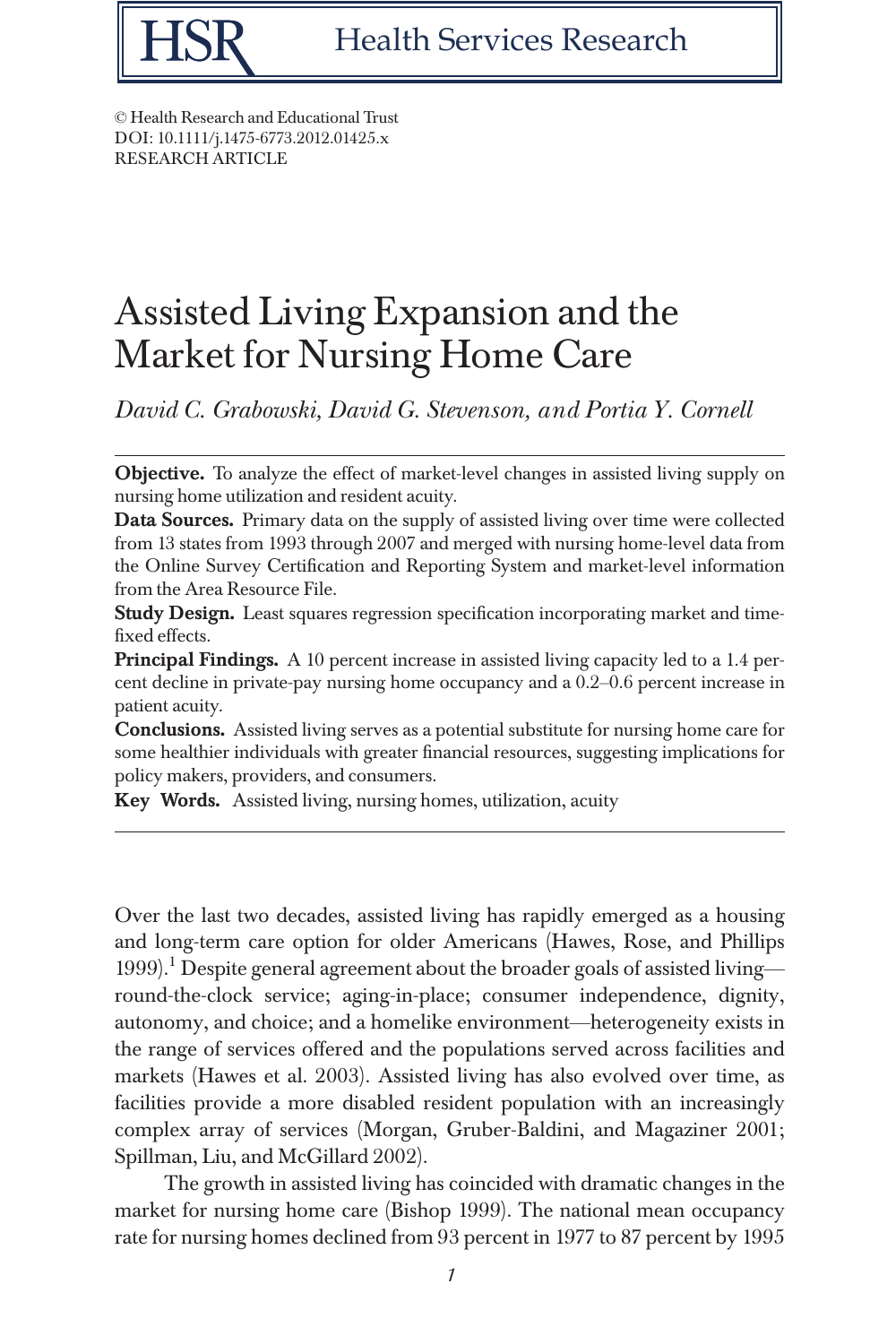(Strahan 1997), and further down to 83 percent by 2003 (Gibson et al. 2004). At the same time, resident acuity and the share of long-stay residents who rely on Medicaid have increased. Previous work has attributed declining nursing home utilization to changing demographics among the elderly (Lakdawalla and Philipson 2002) and to the growth of home and community-based care (Bishop 1999). Research generally has not attempted to link the growth in assisted living to changes in the nursing home sector, in part because data to track assisted living growth across markets has not been available to researchers. In this study, we use novel data on assisted living supply in 13 states over the period 1993–2007 to analyze trends in the assisted living and nursing home sectors.

# BACKGROUND

The growth of the assisted living industry has occurred largely in the absence of government financing or regulation. As such, no single regulatory or licensure category exists for assisted living facilities, and the industry's size is hard to determine with precision. With this caveat, one recent study estimated that there were approximately 11,276 assisted living facilities with 839,746 units nationwide in 2007 (Stevenson and Grabowski 2010). By comparison, the nursing home industry had approximately 16,100 facilities and 1.7 million beds nationwide in 2004 ( Jones et al. 2009).

Advocates have cited both moral and economic reasons in favor of expanding access to publicly financed care in assisted living facilities and other nursing home alternatives. Since the 1970s, the disability rights movement has challenged the institutional bias of public long-term care services, positing that it limits personal autonomy, reinforces segregation from the community, and perpetuates standardized services that fail to account for individual needs. Consistent with this view, the Supreme Court's *Olmstead* ruling found in 1999 that states have an obligation to administer services in the most integrated setting appropriate to individuals' needs. In part, this ruling obligated states to further develop and finance nursing home alternatives such as assisted living. In economic terms, simple consumer preference can be used to justify the

Address correspondence to David C. Grabowski, Ph.D., Professor, Department of Health Care Policy, Harvard Medical School, 180 Longwood Avenue, Boston, MA 02115-5899; e-mail: grabowski@med.harvard.edu. David G. Stevenson, Ph.D., Associate Professor, is with the Department of Health Care Policy, Harvard Medical School, Boston, MA. Portia Y. Cornell M.S., Doctoral Student, is with the Harvard PhD Program in Health Policy, Cambridge, MA.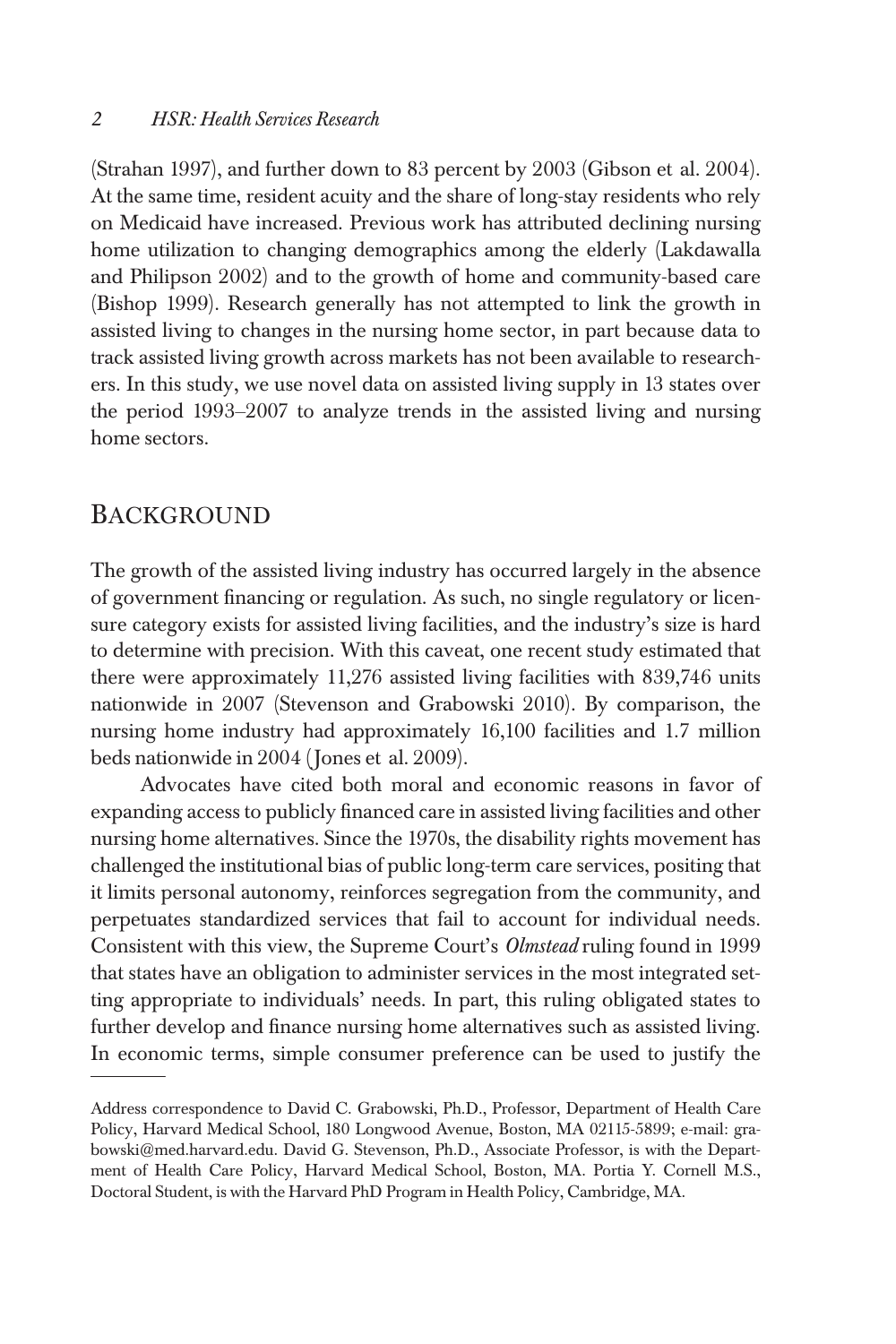expansion of assisted living, given that individuals prefer to receive care in the least institutional—and most homelike—setting possible (Brodie and Blendon 2001). Some individuals who have less intensive care needs may also be able to purchase assisted living care at lower prices relative to nursing home care. Although the cost of assisted living can vary considerably depending on the locality and by the amenities and services provided, industry surveys estimated the average annual cost of assisted living care at \$37,572 in 2010, compared to \$79,935 per year for a private room in a nursing home (MetLife Mature Market Institute 2010).

The above rationales appeal to state Medicaid programs, but they are accompanied by important caveats. Policy makers are concerned that offering a broad array of publicly financed long-term care options might lead to increased overall consumption of services (known as moral hazard or the woodwork effect), especially given the difficulty of targeting home- and community-based services only to individuals who would otherwise enter a nursing home (Grabowski 2006). In part for this reason, state Medicaid programs have been slow to offer comprehensive coverage for assisted living care. Many states have small, experimental programs under which Medicaid pays the personal care and medical services portion of the monthly assisted living charge, but not for room and board. These expenses—which Medicaid reimburses in hospitals and nursing homes—typically are financed from a resident's income, including Social Security, Supplemental Security Income (SSI) and state supplements, private pensions, and, in some states, family contributions (Stevenson et al. 2000).

Two recent studies help illuminate these issues to a degree. One empirical study used the Medicare Current Beneficiary Survey to estimate hazard models of the transition from the community to either a nursing home or an assisted living facility, finding that individuals who transitioned to nursing homes had lower incomes, were older, and were more disabled than individuals who transitioned to assisted living facilities. The study also identified considerable overlap in the determinants of both transitions, especially on functional health measures, suggesting the possibility of some substitution between settings (Waidmann and Thomas 2003). In a similarly focused, qualitative study, families and residents of assisted living facilities and nursing homes in Oregon were interviewed about individual circumstances prior to the transition and factors that were important in choice of setting (Reinardy and Kane 2003). The study likewise found many similarities across settings, although also identifying some key differences. Nursing home residents were considerably more disabled, were more likely to come from the hospital with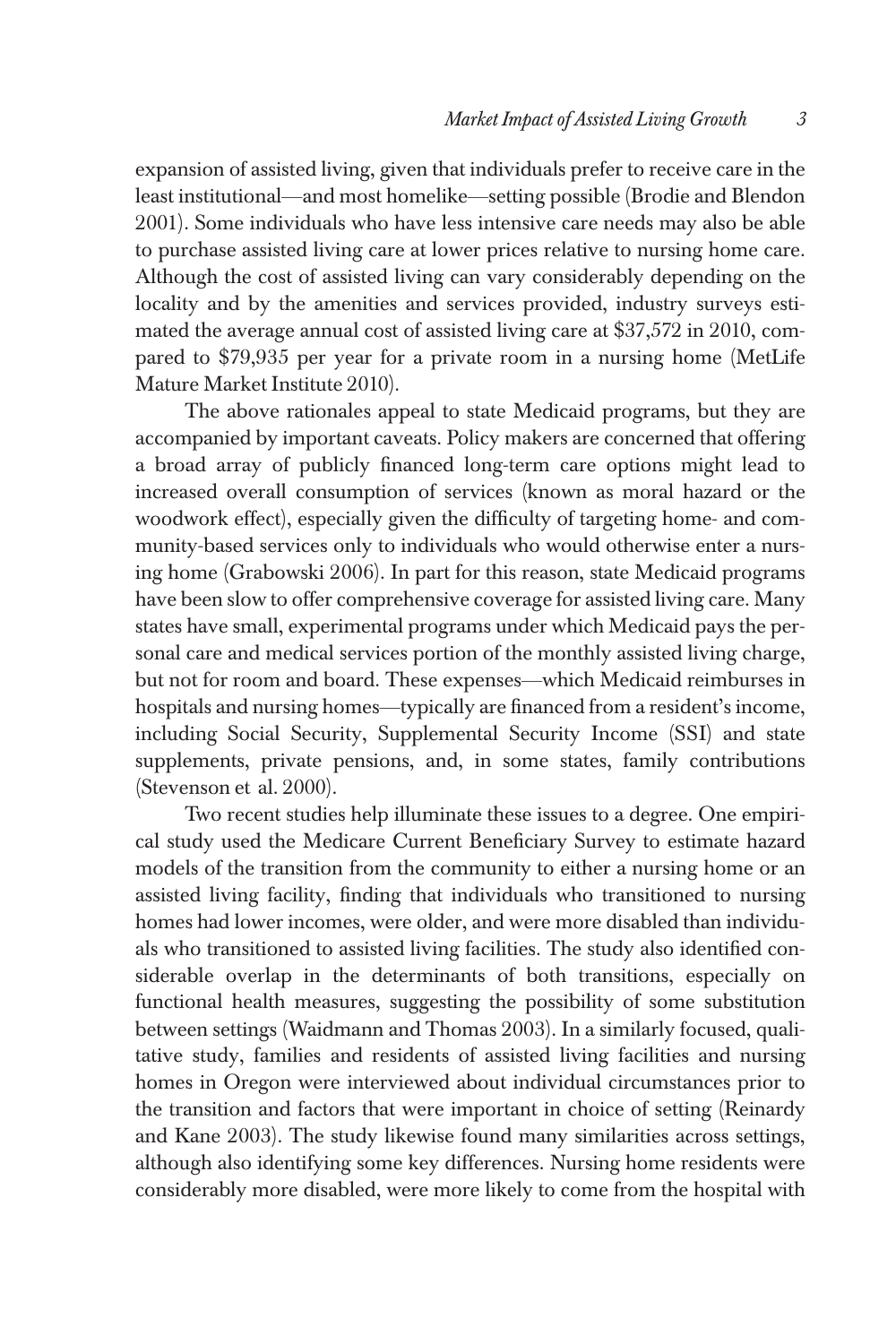#### 4 HSR: Health Services Research

a physician serving a prominent role in the placement, were less likely to consider paid care in the home as an alternative, and placed less emphasis on private space and more on rehabilitation in their choice process.

These earlier studies highlight the potential substitution of assisted living for nursing home care but do not quantify it directly. With the exception of one previous study finding that the growth in adult foster care services in Oregon was related to a reduction in the number of nursing home residents (Nyman et al. 1997), we are not aware of any studies addressing this important policy issue. To address this gap in the literature, we examine this issue using data from 13 states, accounting for nearly 20 percent of the elderly (85+) U.S. population.

#### Conceptual Model

In a standard economic model of long-term care decision making (Pezzin, Kemper, and Reschovsky 1996), utility is a function of private goods, leisure, the elderly person's functioning, and the household's preferences (e.g., for independence). Under this framework, households jointly choose their longterm care services and living arrangements. Households are assumed to maximize their utility subject to constraints on their budget and their time. Prior to the emergence of assisted living, individuals typically chose between receiving care at home and receiving care in a nursing home. The effect of assisted living capacity on overall long-term care utilization depends on how assisted living influences the choice of long-term care services and living arrangement. The primary factors influencing this decision will include household wealth, the elderly person's functioning, leisure, and the household's preferences (see Figure 1).



Figure 1: Transitions among Long-Term-Care Options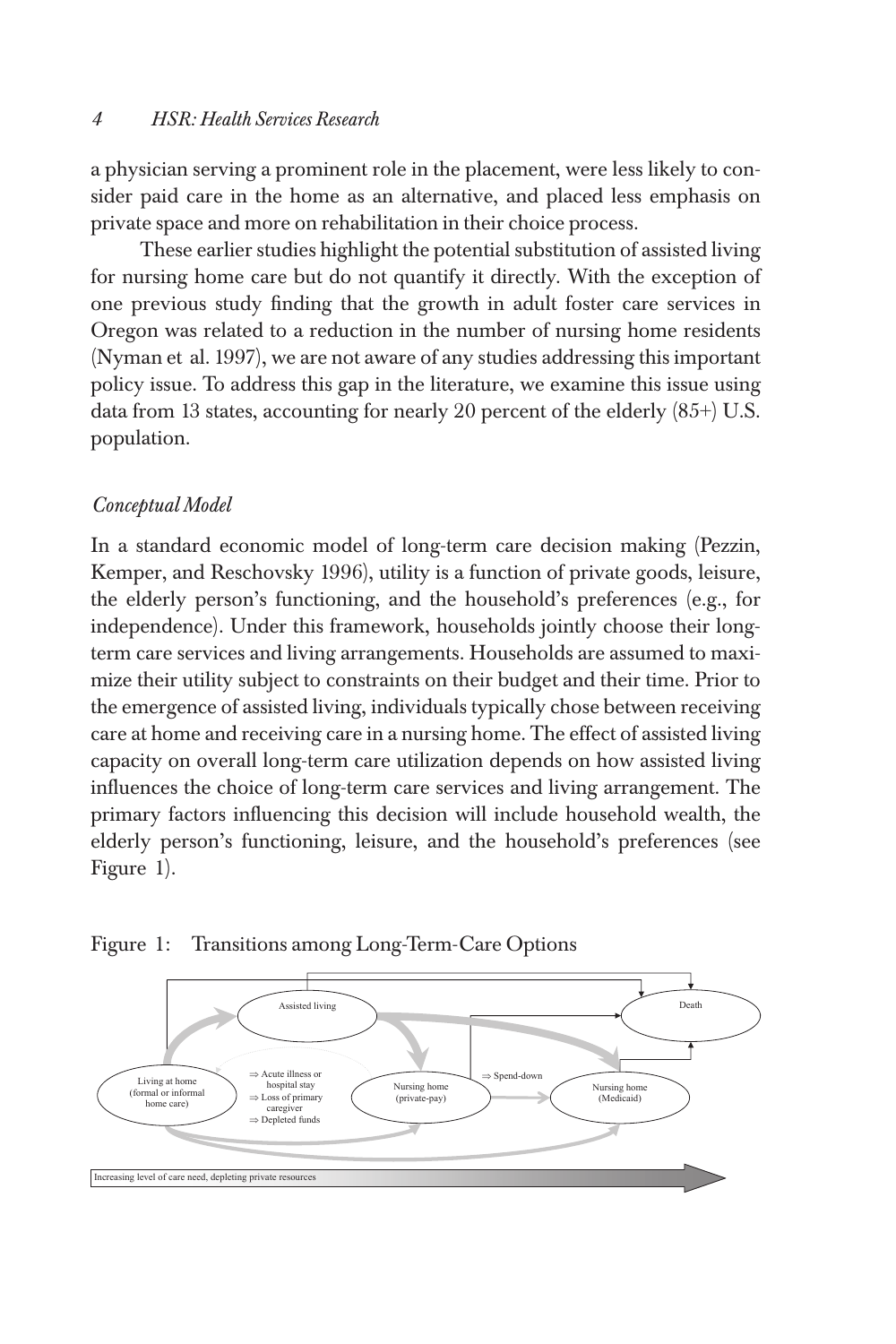In terms of household wealth, certain long-term care services may be normal goods (i.e., demand increases with income) while others may be inferior (i.e., demand declines with income), due, perhaps, to the levels of independence associated with different types of services (Goda, Golberstein, and Grabowski 2011). Paid home care and assisted living are typically considered normal goods, suggesting higher household wealth is expected to increase the use of these services. However, given the disutility (i.e., diminished satisfaction) associated with nursing home entry, nursing home care is likely an inferior good, suggesting higher wealth will lead to less nursing home care, ceteris paribus. In terms of impairment, individuals will generally have increasingly complex care needs as they transition from paid home care to assisted living care to nursing home care. The family trades off leisure time in terms of producing these services within the household against purchasing these services in a more intensive setting. Finally, the majority of households have a strong preference for residing in the least restrictive care setting possible.

Thus, with the introduction of assisted living, some less disabled and wealthier individuals—who can no longer live at home and otherwise would have entered a nursing home—are predicted to enter assisted living facilities. If they do eventually need nursing home care, it will typically be because of declining functioning or an acute illness, or because they have exhausted personal resources and choose to enter a nursing home care under the Medicaid entitlement. As such, we hypothesize that an increase in the local supply of assisted living will be associated with fewer private-pay residents and higher patient acuity levels in nursing homes.

## STUDY DATA AND METHODS

#### Assisted Living Data

No national source of longitudinal data on the supply of assisted living facilities is currently available. However, unique sources of assisted living data, such as licensure registries, are available across different states. Thus, in every state, we contacted the state Medicaid office, state licensure office, or other responsible agency to request their assisted living data. We followed a recent report prepared for the Assistant Secretary for Planning and Evaluation (ASPE) in requesting data for particular classes of facilities within each state (Mollica, Johnson-Lamarche, and O'Keefe 2005). All states were able to provide 2007 data, but we identified only 13 states with detailed longitudinal supply data through 2007 that included facility name, location, and capacity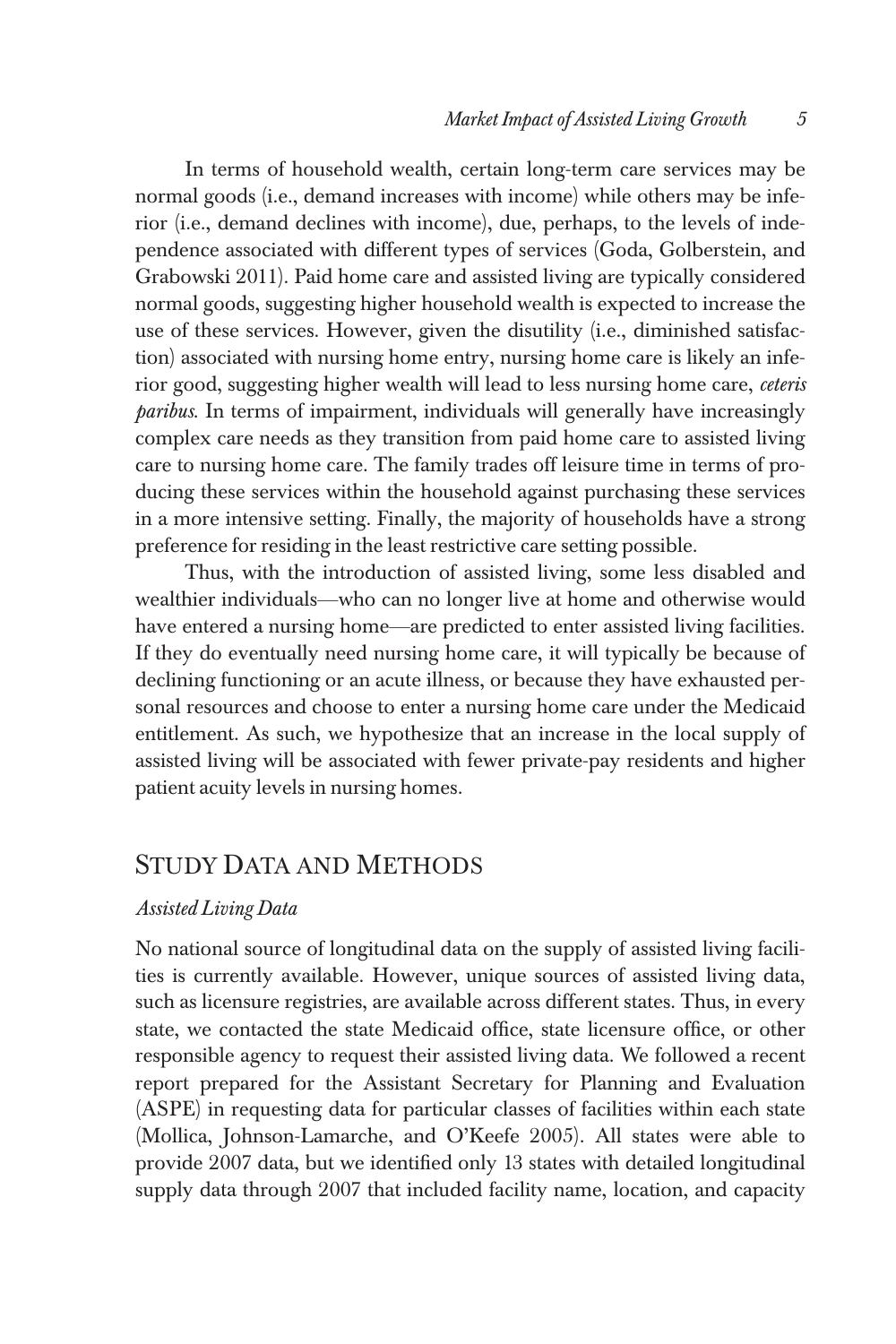(units). These states were Arizona (data beginning in 2002), Arkansas (2001), California (1993), Colorado (2000), Delaware (2000), Florida (2002), Georgia (2000), Massachusetts (2000), New Jersey (2003), New York (1997), Oregon (1998), South Dakota (2003), and Tennessee (1998).

Reflecting its imprecise definition, assisted living across states includes a wide range of licensure categories for congregate residential facilities beyond just those specifically designated "assisted living" (e.g., residential care facilities, community living arrangements, and personal care homes). Similarly, state definitions for "units" can vary, with some states including only one bed per unit and others including more than one. To construct our sample of "assisted living facilities," we followed the definition used in the ASPE report surveying states about assisted living facilities (Mollica, Johnson-Lamarche, and O'Keefe 2005). We constructed a market-based measure of assisted living supply at the county level as the number of units per 1,000 residents age 65 and older. In the Appendix, we provide more information about our data collection procedures and the licensure categories across states (see Appendix Table S1).

#### Nursing Home Data

We obtained nursing home data from two sources. The first source was the Online Survey Certification and Reporting (OSCAR) system for all Medicaid and Medicare certified facilities in our sample states for the period 1993–2007. Certified homes represent almost 96 percent of all facilities nationwide (Strahan 1997). Collected and maintained by the Centers for Medicaid and Medicaid Services (CMS), the OSCAR data indicate whether nursing homes are in compliance with federal regulatory requirements. Every facility is required to have an initial survey to verify compliance. Thereafter, states are required to survey each facility no less often than every 15 months, and the average is about 12 months. Because facilities may be surveyed multiple times or not at all in a given calendar year, we constructed calendar-year estimates by using the most recent OSCAR survey for each facility in operation in a particular calendar year, regardless of whether that survey occurred in an earlier year.

The second source of nursing home data was facility-level case-mix measures generated from the Minimum Data Set (MDS), which were downloaded from Brown University's "Long-Term Care: Facts on Care about the US" (LTCfocUS) website in our sample states for the period 2000–2007. The MDS is a resident-level assessment instrument related to clinical and functional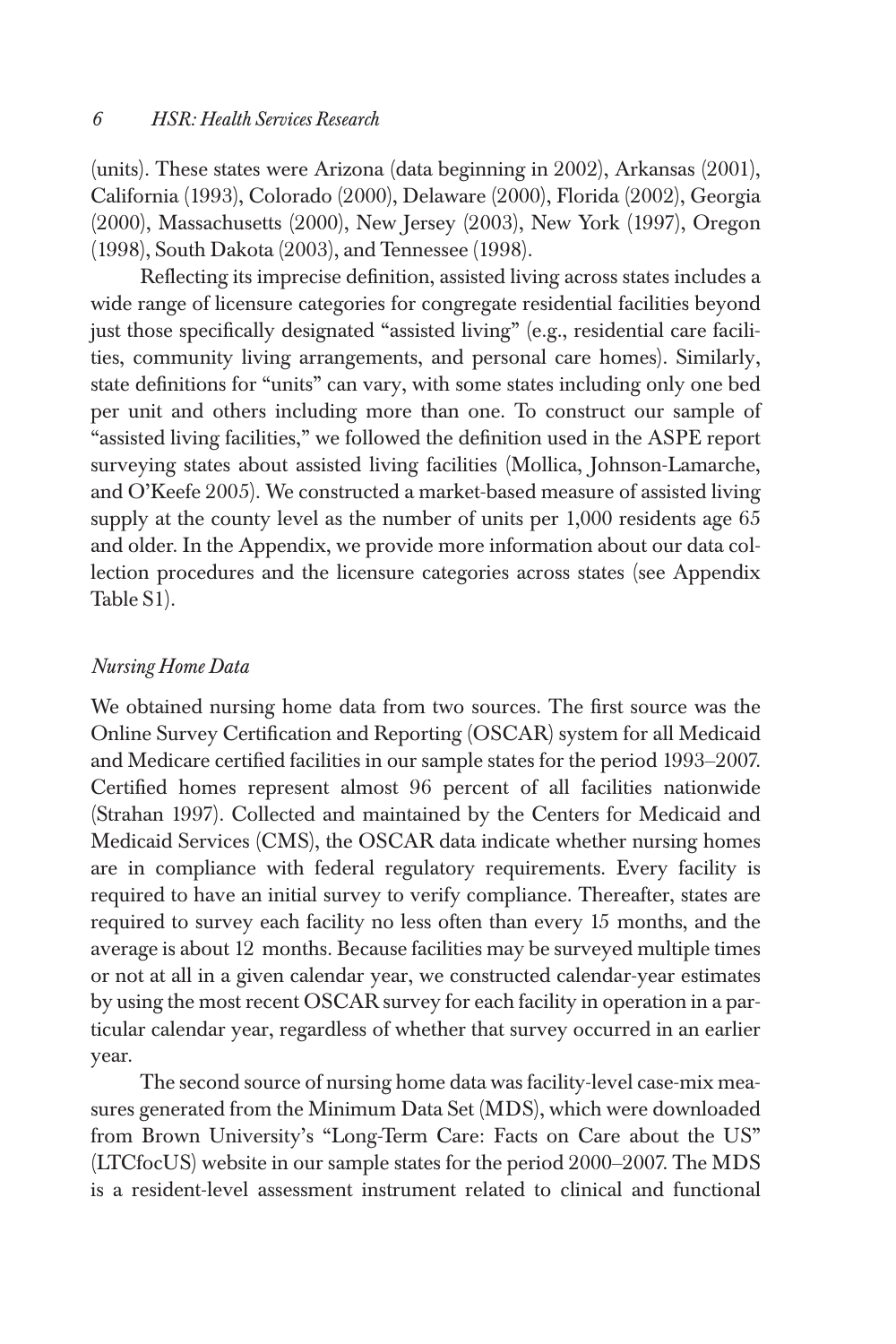status that is collected at time of admission and then at least quarterly thereafter. The LTCfocUS website provided annual prevalence estimates based on all residents in a facility on the first Thursday in April.

From the OSCAR, we constructed calendar-year estimates of the total number of residents, and the number of residents by payer source. The OSCAR has three primary payer categories: Medicaid, Medicare, and other. Similar to previous OSCAR-based nursing home studies, we identify the private-pay population based on the "other" category, but we recognize that a minority of residents with other payer sources such as the Veteran's Administration are included in this category.

From the aggregate MDS information on the LTCfocUS.org website, we obtained three case-mix measures. The first measure was the average Nursing Case Mix Index (NCMI), which approximates the relative staff time associated with caring for different residents. Thus, the higher the NCMI score, the more severe the average acuity profile of the residents in a facility. Second, we obtained the average activities of daily living (ADL) score for all residents in the facility, which ranged from 0 to 28 based on a score of 0 to 4 across seven different ADL categories (bed mobility, transfer, locomotion on unit, dressing, eating, toilet use, and personal hygiene). A score of 0 indicates complete independence, while a score of 28 indicates complete dependence. The final measure relates to the Cognitive Performance Score (CPS), which ranges from 0 (intact) to 6 (very severe impairment). At the facility level, we used a measure indicating the proportion of residents in the nursing home with low  $(=0, 1, 2)$  CPS scores. Thus, this measure indicates the share of individuals with better cognitive functioning (i.e., less impairment).

As right-hand variables, we obtained nursing home characteristics from the OSCAR, including non-profit/government and chain ownership status and location within a hospital. Our final OSCAR sample included 5,970 unique nursing homes in 613 counties across 13 states, while our final aggregate MDS sample included 5,289 unique facilities in 612 counties across 13 states.

#### County Data

Following a number of previous studies, we used the county to approximate the long-term care market (Grabowski 2008). We included time-varying county characteristics from the Bureau of Health Professions Area Resource File (Stambler 1988), which integrates data from the Census Bureau, CMS, Bureau of Labor Statistics, and National Center for Health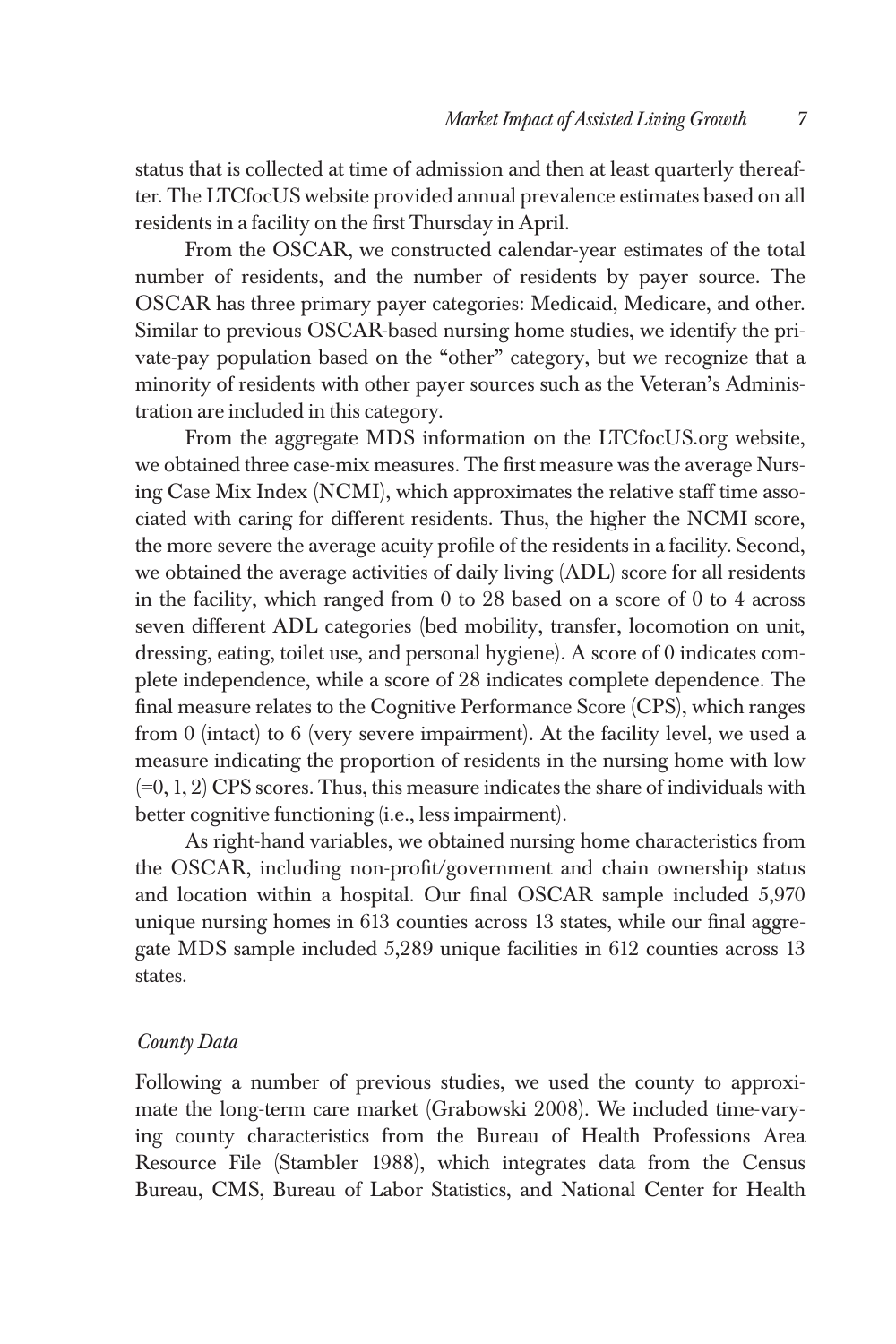Statistics. From this file, we obtained median and average household income, unemployment rates, and population estimates for the age groups 65–74, 75–84, and 85 and older to control for population growth. We used the county population age 65 and older as the denominator for the measure of assisted living capacity.

#### Empirical Specification

Our analysis estimates the effect of market-level assisted living capacity on nursing home utilization by payment type and physical impairment using separate regressions for each facility measure with the nursing home as the unit of observation. (Importantly, the results presented in this article are robust to aggregating the data and employing the county as the unit of observation; see Appendix Table S2.) We employed county and year fixed effects to control for time-invariant, county-specific differences, and for national trends in nursing home utilization. We specified the model as follows:

$$
NH_{ict} = \beta A L_{ct} + \gamma X_{ict} + \alpha_t + \lambda_c + \varepsilon_{ict}
$$

where  $NH$  refers to nursing home outcome *i* in county  $c$  in year  $t$ ,  $AL$  refers to the county-level assisted living capacity,  $X$  is a vector of time-varying characteristics at the nursing home and market levels,  $\alpha$  and  $\lambda$  are year and county fixed effects, and  $\varepsilon$  is the randomly distributed error term. This model, which is a common generalization of the most basic differences-in-differences setup, exploits within-county variation over time in the rate of assisted living capacity expansion. That is, the model compares the difference over time in nursing home outcomes in markets with greater growth in assisted living capacity relative to the difference over time in markets with less growth in assisted living capacity.

The nursing home utilization outcomes are the total count of residents and the count of residents by payer source. The key outcome of interest is the number of private-pay residents. We also examined the count of Medicaid and Medicare residents as potential "falsification tests" of our identification strategy. Because assisted living is rarely covered by Medicaid, we expect a minimal effect of assisted living supply on the Medicaid census. Similarly, because assisted living facilities are not a substitute for post-acute Medicare services, we should not observe an effect of assisted living supply on the Medicare census. We examine three aggregate facility case-mix outcomes: a NCMI score, an ADL score, and percent with low CPS (better cognitive functioning).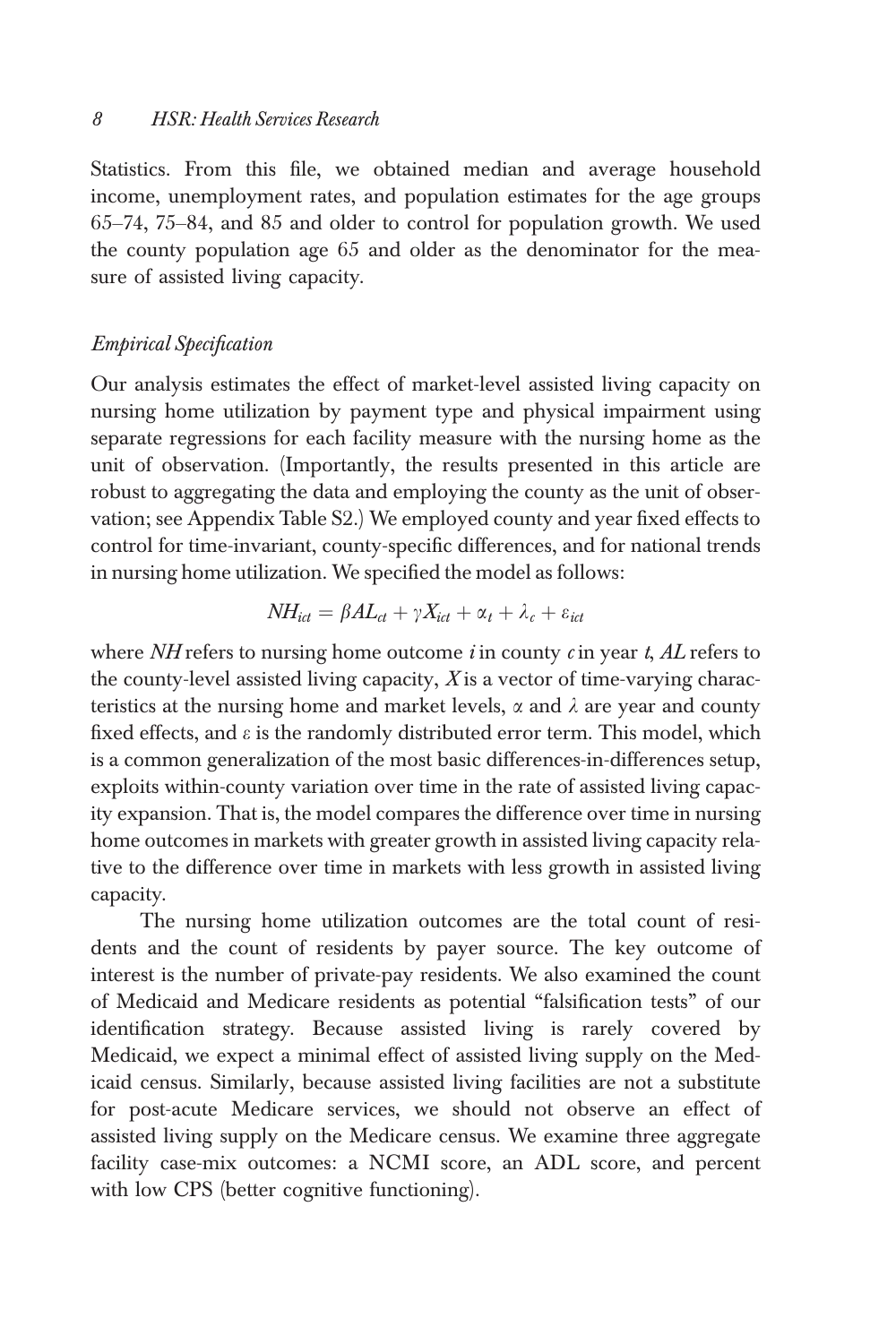All models were estimated using least squares, with the standard errors clustered at the market (county) level to adjust for within-county correlation. Importantly, the one outcome expressed as a share of residents in the facility—the percent of low CPS residents—is robust to the use of a logit transformation model. In addition, in the case-mix models, we assigned each facility an analytic weight equal to its total residents, an adjustment which allowed each observation to reflect an average over individuals and put more weight on larger nursing homes.

## RESULTS

#### Growth in Assisted Living Sector

Between 1993 and 2007, the average annual growth rate in county-level assisted living capacity across the 13 states is 6.3 percent (Table 1). The annual growth rate varied considerably between the states in the study sample, from a 2 percent decrease (New York, from 1997 to 2007) to a 12 percent increase (Florida, from 2002 to 2007).

#### Nursing Home Characteristics and Assisted Living Capacity

A total of 5,790 unique nursing facilities in 613 counties were included in this study, with an average of 7.4 observations per facility. On average, facilities had 99 residents including 20.40 private-pay, 11.57 Medicare, and 67.34 Medicaid residents (Table 2). The mean resident NCMI score was 0.84 and the average ADL score was 16.24. The average facility had 43.7 percent of residents with a low CPS score. Facilities were predominantly for-profit owned and approximately half were part of a nursing-home chain. During the study period, 1.2 percent of facilities closed (excluding nominal closures for re-licensing). Mean county-level assisted living capacity was 29 units per 1,000 elderly persons.

#### Effect of Assisted Living Capacity on Nursing Home Utilization

Table 3 shows the estimated effect of changes in assisted living capacity (i.e., the number of assisted living units per 1,000 persons over 65) on nursing home occupancy. Assisted living is negatively associated with total nursing home occupancy, which is consistent with its posited role as a substitute for nursing home care. Consistent with our expectation that assisted living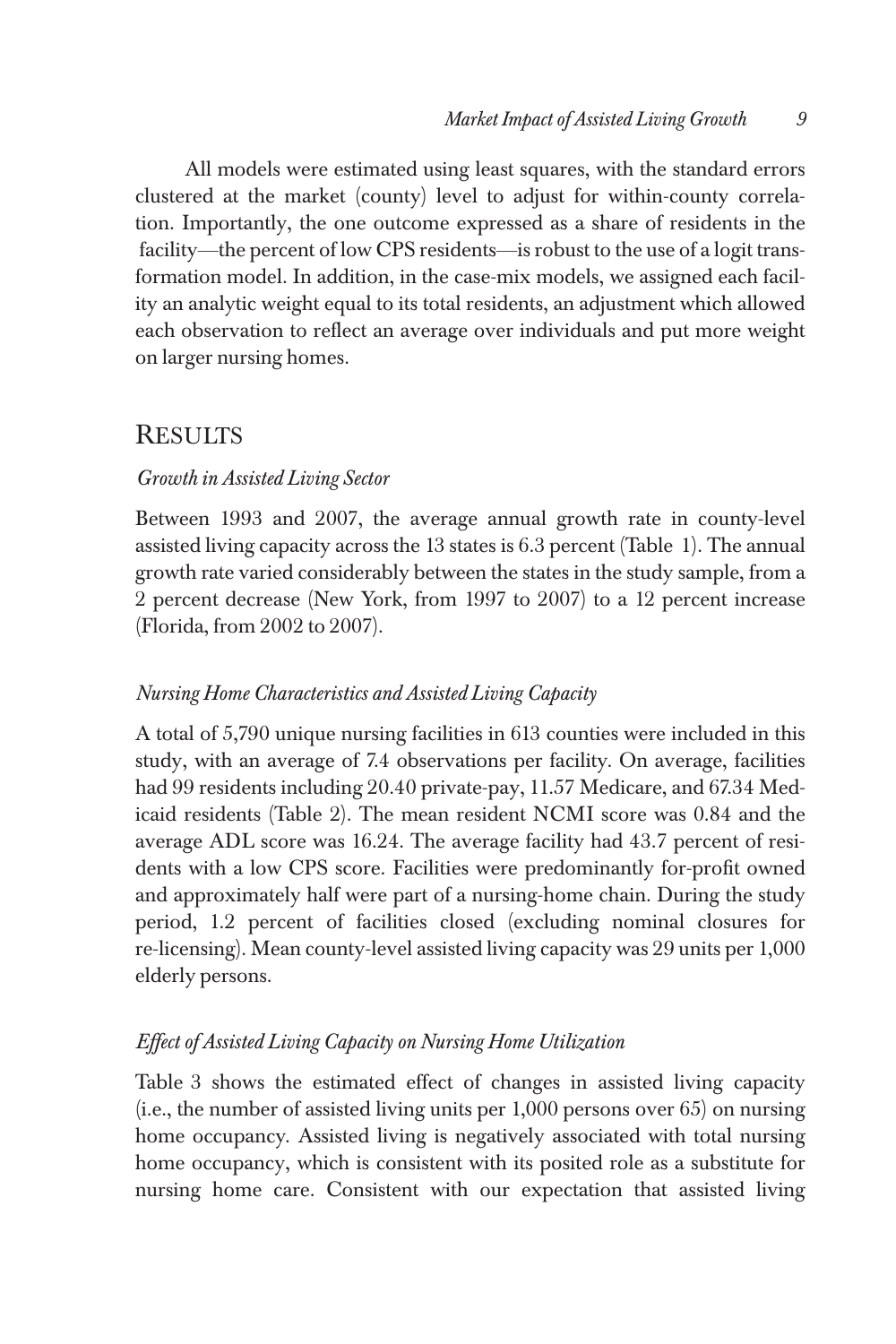|                |                            |                                                               |                                   | Table 1: Assisted Living Capacity by State, 1993-2007*        |                                                                                                                                                                                                                                                                                                                                                                                                                                      |                                                                                                    |                                                                                                                                                                                                                                                                                          |                                                                                                                                                                                                                                                                           |                                                                                                                                                                                                             |                                                                                                                                                                                                                                                                                                                     |                                                                                                                                                                                                                                                                                                   |                                                                                                                                                                                                                                                                               |                             |
|----------------|----------------------------|---------------------------------------------------------------|-----------------------------------|---------------------------------------------------------------|--------------------------------------------------------------------------------------------------------------------------------------------------------------------------------------------------------------------------------------------------------------------------------------------------------------------------------------------------------------------------------------------------------------------------------------|----------------------------------------------------------------------------------------------------|------------------------------------------------------------------------------------------------------------------------------------------------------------------------------------------------------------------------------------------------------------------------------------------|---------------------------------------------------------------------------------------------------------------------------------------------------------------------------------------------------------------------------------------------------------------------------|-------------------------------------------------------------------------------------------------------------------------------------------------------------------------------------------------------------|---------------------------------------------------------------------------------------------------------------------------------------------------------------------------------------------------------------------------------------------------------------------------------------------------------------------|---------------------------------------------------------------------------------------------------------------------------------------------------------------------------------------------------------------------------------------------------------------------------------------------------|-------------------------------------------------------------------------------------------------------------------------------------------------------------------------------------------------------------------------------------------------------------------------------|-----------------------------|
|                |                            |                                                               |                                   |                                                               |                                                                                                                                                                                                                                                                                                                                                                                                                                      |                                                                                                    | Facilities/(Units)/Units per 1,000 Elderly                                                                                                                                                                                                                                               |                                                                                                                                                                                                                                                                           |                                                                                                                                                                                                             |                                                                                                                                                                                                                                                                                                                     |                                                                                                                                                                                                                                                                                                   |                                                                                                                                                                                                                                                                               |                             |
|                | 1993                       | 1997                                                          | 1998                              | 1999                                                          | 2000                                                                                                                                                                                                                                                                                                                                                                                                                                 | 2001                                                                                               | 2002                                                                                                                                                                                                                                                                                     | 2003                                                                                                                                                                                                                                                                      | 2004                                                                                                                                                                                                        | 2005                                                                                                                                                                                                                                                                                                                | 2006                                                                                                                                                                                                                                                                                              | 2007                                                                                                                                                                                                                                                                          | Average<br>Annual<br>Growth |
| AR             |                            |                                                               |                                   |                                                               |                                                                                                                                                                                                                                                                                                                                                                                                                                      |                                                                                                    |                                                                                                                                                                                                                                                                                          |                                                                                                                                                                                                                                                                           |                                                                                                                                                                                                             |                                                                                                                                                                                                                                                                                                                     |                                                                                                                                                                                                                                                                                                   |                                                                                                                                                                                                                                                                               | 8.3%                        |
|                |                            |                                                               |                                   |                                                               |                                                                                                                                                                                                                                                                                                                                                                                                                                      | 70<br>(2,833)<br>10.4                                                                              | $\begin{array}{c} 87 \\ (3,314) \\ 11.1 \end{array}$                                                                                                                                                                                                                                     | $^{91}_{(3,416)}$                                                                                                                                                                                                                                                         | (3,674)                                                                                                                                                                                                     | (3.914)                                                                                                                                                                                                                                                                                                             | $104$<br>(4,246)                                                                                                                                                                                                                                                                                  | $126$<br>(5,108)                                                                                                                                                                                                                                                              |                             |
|                |                            |                                                               |                                   |                                                               |                                                                                                                                                                                                                                                                                                                                                                                                                                      |                                                                                                    |                                                                                                                                                                                                                                                                                          |                                                                                                                                                                                                                                                                           |                                                                                                                                                                                                             |                                                                                                                                                                                                                                                                                                                     |                                                                                                                                                                                                                                                                                                   |                                                                                                                                                                                                                                                                               |                             |
| AZ.            |                            |                                                               |                                   |                                                               |                                                                                                                                                                                                                                                                                                                                                                                                                                      |                                                                                                    |                                                                                                                                                                                                                                                                                          |                                                                                                                                                                                                                                                                           |                                                                                                                                                                                                             |                                                                                                                                                                                                                                                                                                                     |                                                                                                                                                                                                                                                                                                   |                                                                                                                                                                                                                                                                               | $7.1\%$                     |
|                |                            |                                                               |                                   |                                                               |                                                                                                                                                                                                                                                                                                                                                                                                                                      |                                                                                                    | $\begin{array}{l} (17,658)\\ (17,658)\\ (35.5\\ (43.4)\\ (12,488)\\ (12,488)\\ (12,488)\\ (16,711)\\ (16,711)\\ (16,720)\\ (16,720)\\ (16,720)\\ (16,720)\\ (16,720)\\ (16,720)\\ (25,825)\\ (20,130)\\ (10,130)\\ (10,130)\\ (10,130)\\ (10,130)\\ (10,130)\\ (10,130)\\ (10,130)\\ (1$ |                                                                                                                                                                                                                                                                           |                                                                                                                                                                                                             |                                                                                                                                                                                                                                                                                                                     |                                                                                                                                                                                                                                                                                                   |                                                                                                                                                                                                                                                                               |                             |
| S              |                            |                                                               |                                   |                                                               |                                                                                                                                                                                                                                                                                                                                                                                                                                      |                                                                                                    |                                                                                                                                                                                                                                                                                          |                                                                                                                                                                                                                                                                           |                                                                                                                                                                                                             |                                                                                                                                                                                                                                                                                                                     |                                                                                                                                                                                                                                                                                                   |                                                                                                                                                                                                                                                                               | $2.4\%$                     |
|                | !,475<br>(106,095)<br>32.2 | $\begin{array}{c} 6{,}354 \\ (134{,}342) \\ 38.5 \end{array}$ | $\frac{5,705}{(141,757)}$<br>40.3 | $\begin{array}{c} 6{,}941 \\ (154{,}133) \\ 43.5 \end{array}$ | $\begin{array}{l} \vspace{2mm} \vspace{2mm} \vspace{2mm} \begin{array}{l} \vspace{2mm} \vspace{2mm} \vspace{2mm} \vspace{2mm} \vspace{2mm} \vspace{2mm} \vspace{2mm} \vspace{2mm} \vspace{2mm} \vspace{2mm} \vspace{2mm} \vspace{2mm} \vspace{2mm} \vspace{2mm} \vspace{2mm} \vspace{2mm} \vspace{2mm} \vspace{2mm} \vspace{2mm} \vspace{2mm} \vspace{2mm} \vspace{2mm} \vspace{2mm} \vspace{2mm} \vspace{2mm} \vspace{2mm} \vspace$ | 6,923<br>(156,116)<br>(156,116)<br>42.7<br>429.1<br>(11,21)<br>30<br>(1,711)<br>(1,711)<br>(1,711) |                                                                                                                                                                                                                                                                                          |                                                                                                                                                                                                                                                                           |                                                                                                                                                                                                             |                                                                                                                                                                                                                                                                                                                     |                                                                                                                                                                                                                                                                                                   |                                                                                                                                                                                                                                                                               |                             |
|                |                            |                                                               |                                   |                                                               |                                                                                                                                                                                                                                                                                                                                                                                                                                      |                                                                                                    |                                                                                                                                                                                                                                                                                          |                                                                                                                                                                                                                                                                           |                                                                                                                                                                                                             |                                                                                                                                                                                                                                                                                                                     |                                                                                                                                                                                                                                                                                                   |                                                                                                                                                                                                                                                                               |                             |
| $\overline{C}$ |                            |                                                               |                                   |                                                               |                                                                                                                                                                                                                                                                                                                                                                                                                                      |                                                                                                    |                                                                                                                                                                                                                                                                                          |                                                                                                                                                                                                                                                                           |                                                                                                                                                                                                             |                                                                                                                                                                                                                                                                                                                     |                                                                                                                                                                                                                                                                                                   |                                                                                                                                                                                                                                                                               | $-0.8\%$                    |
|                |                            |                                                               |                                   |                                                               |                                                                                                                                                                                                                                                                                                                                                                                                                                      |                                                                                                    |                                                                                                                                                                                                                                                                                          |                                                                                                                                                                                                                                                                           |                                                                                                                                                                                                             |                                                                                                                                                                                                                                                                                                                     |                                                                                                                                                                                                                                                                                                   |                                                                                                                                                                                                                                                                               |                             |
|                |                            |                                                               |                                   |                                                               |                                                                                                                                                                                                                                                                                                                                                                                                                                      |                                                                                                    |                                                                                                                                                                                                                                                                                          |                                                                                                                                                                                                                                                                           |                                                                                                                                                                                                             |                                                                                                                                                                                                                                                                                                                     |                                                                                                                                                                                                                                                                                                   |                                                                                                                                                                                                                                                                               |                             |
| DE             |                            |                                                               |                                   |                                                               |                                                                                                                                                                                                                                                                                                                                                                                                                                      |                                                                                                    |                                                                                                                                                                                                                                                                                          |                                                                                                                                                                                                                                                                           |                                                                                                                                                                                                             |                                                                                                                                                                                                                                                                                                                     |                                                                                                                                                                                                                                                                                                   |                                                                                                                                                                                                                                                                               | $1.5\%$                     |
|                |                            |                                                               |                                   |                                                               |                                                                                                                                                                                                                                                                                                                                                                                                                                      |                                                                                                    |                                                                                                                                                                                                                                                                                          |                                                                                                                                                                                                                                                                           |                                                                                                                                                                                                             |                                                                                                                                                                                                                                                                                                                     |                                                                                                                                                                                                                                                                                                   |                                                                                                                                                                                                                                                                               |                             |
|                |                            |                                                               |                                   |                                                               |                                                                                                                                                                                                                                                                                                                                                                                                                                      |                                                                                                    |                                                                                                                                                                                                                                                                                          |                                                                                                                                                                                                                                                                           |                                                                                                                                                                                                             |                                                                                                                                                                                                                                                                                                                     |                                                                                                                                                                                                                                                                                                   |                                                                                                                                                                                                                                                                               |                             |
| EL,            |                            |                                                               |                                   |                                                               |                                                                                                                                                                                                                                                                                                                                                                                                                                      |                                                                                                    |                                                                                                                                                                                                                                                                                          |                                                                                                                                                                                                                                                                           |                                                                                                                                                                                                             |                                                                                                                                                                                                                                                                                                                     |                                                                                                                                                                                                                                                                                                   |                                                                                                                                                                                                                                                                               | 1.8%                        |
|                |                            |                                                               |                                   |                                                               |                                                                                                                                                                                                                                                                                                                                                                                                                                      |                                                                                                    |                                                                                                                                                                                                                                                                                          |                                                                                                                                                                                                                                                                           |                                                                                                                                                                                                             |                                                                                                                                                                                                                                                                                                                     |                                                                                                                                                                                                                                                                                                   |                                                                                                                                                                                                                                                                               |                             |
|                |                            |                                                               |                                   |                                                               |                                                                                                                                                                                                                                                                                                                                                                                                                                      |                                                                                                    |                                                                                                                                                                                                                                                                                          |                                                                                                                                                                                                                                                                           |                                                                                                                                                                                                             |                                                                                                                                                                                                                                                                                                                     |                                                                                                                                                                                                                                                                                                   |                                                                                                                                                                                                                                                                               |                             |
| $\mathfrak{S}$ |                            |                                                               |                                   |                                                               |                                                                                                                                                                                                                                                                                                                                                                                                                                      |                                                                                                    |                                                                                                                                                                                                                                                                                          |                                                                                                                                                                                                                                                                           |                                                                                                                                                                                                             |                                                                                                                                                                                                                                                                                                                     |                                                                                                                                                                                                                                                                                                   |                                                                                                                                                                                                                                                                               | $0.2\%$                     |
|                |                            |                                                               |                                   |                                                               |                                                                                                                                                                                                                                                                                                                                                                                                                                      |                                                                                                    |                                                                                                                                                                                                                                                                                          |                                                                                                                                                                                                                                                                           |                                                                                                                                                                                                             |                                                                                                                                                                                                                                                                                                                     |                                                                                                                                                                                                                                                                                                   |                                                                                                                                                                                                                                                                               |                             |
|                |                            |                                                               |                                   |                                                               |                                                                                                                                                                                                                                                                                                                                                                                                                                      |                                                                                                    |                                                                                                                                                                                                                                                                                          |                                                                                                                                                                                                                                                                           |                                                                                                                                                                                                             |                                                                                                                                                                                                                                                                                                                     |                                                                                                                                                                                                                                                                                                   |                                                                                                                                                                                                                                                                               |                             |
| MA             |                            |                                                               |                                   |                                                               |                                                                                                                                                                                                                                                                                                                                                                                                                                      |                                                                                                    |                                                                                                                                                                                                                                                                                          |                                                                                                                                                                                                                                                                           |                                                                                                                                                                                                             |                                                                                                                                                                                                                                                                                                                     |                                                                                                                                                                                                                                                                                                   |                                                                                                                                                                                                                                                                               | $4.2\%$                     |
|                |                            |                                                               |                                   |                                                               | $\begin{array}{l} 1.747\\ (23,974)\\ (32,3\\ 147\\ (8,962)\\ 10.5 \end{array}$                                                                                                                                                                                                                                                                                                                                                       | $\begin{array}{l} 1{,}795 \\ (25,533) \\ 34.0 \\ 152 \\ (9,473) \\ 11.2 \end{array}$               |                                                                                                                                                                                                                                                                                          |                                                                                                                                                                                                                                                                           |                                                                                                                                                                                                             |                                                                                                                                                                                                                                                                                                                     |                                                                                                                                                                                                                                                                                                   |                                                                                                                                                                                                                                                                               |                             |
|                |                            |                                                               |                                   |                                                               |                                                                                                                                                                                                                                                                                                                                                                                                                                      |                                                                                                    |                                                                                                                                                                                                                                                                                          |                                                                                                                                                                                                                                                                           |                                                                                                                                                                                                             |                                                                                                                                                                                                                                                                                                                     |                                                                                                                                                                                                                                                                                                   |                                                                                                                                                                                                                                                                               |                             |
| $\Sigma$       |                            |                                                               |                                   |                                                               |                                                                                                                                                                                                                                                                                                                                                                                                                                      |                                                                                                    |                                                                                                                                                                                                                                                                                          |                                                                                                                                                                                                                                                                           |                                                                                                                                                                                                             |                                                                                                                                                                                                                                                                                                                     |                                                                                                                                                                                                                                                                                                   |                                                                                                                                                                                                                                                                               | $2.2\%$                     |
|                |                            |                                                               |                                   |                                                               |                                                                                                                                                                                                                                                                                                                                                                                                                                      |                                                                                                    |                                                                                                                                                                                                                                                                                          | $\begin{array}{cccc} 11.4 & 12.36 & 14.4 & 14.36 & 14.4 & 14.36 & 14.4 & 14.36 & 14.36 & 14.36 & 14.36 & 14.36 & 14.36 & 14.36 & 14.36 & 14.36 & 14.36 & 14.36 & 14.36 & 14.36 & 14.36 & 14.36 & 14.36 & 14.36 & 14.36 & 14.36 & 14.36 & 14.36 & 14.36 & 14.36 & 14.36 &$ | $[2.0\n1.666\n(26,692)\n(27,316\n(170,072)\n(170,072)\n(170,072)\n(170,072)\n(170,072)\n(170,072)\n(170,072)\n(170,072)\n(170,072)\n(170,072)\n(170,072)\n(170,072)\n(170,072)\n(170,072)\n(170,072)\n(170$ | $[2.3pt] \begin{array}{l} 12.3 \\ 2,040 \\ (29,079) \\ (17,138) \\ (17,138) \\ (18,80) \\ (18,80) \\ (18,80) \\ (1,101) \\ (1,010) \\ (1,010) \\ (1,010) \\ (1,010) \\ (1,010) \\ (1,010) \\ (1,010) \\ (1,010) \\ (1,010) \\ (1,011) \\ (1,118) \\ (1,133) \\ (1,135) \\ (1,135) \\ (1,135) \\ (1,135) \\ (1,135)$ | $\begin{array}{l} 12.6 \\ 2,130 \\ 2,030 \\ 8,005 \\ 8,005 \\ 4,52 \\ 4,53 \\ 12,616 \\ 12,616 \\ 13,48 \\ 14,348 \\ 14,348 \\ 15,136 \\ 16,134 \\ 16,148 \\ 2,248 \\ 2,248 \\ 2,248 \\ 2,32,23 \\ 15,15 \\ 16,6 \\ 11,518 \\ 16,6 \\ 11,518 \\ 16,6 \\ 11,518 \\ 16,6 \\ 17,825 \\ 17,982 \\ 18$ | 15.6<br>1,906<br>1,946<br>(27,416)<br>(27,384)<br>43.2<br>43.2<br>43.2<br>(1,938)<br>(5,547)<br>(26,241)<br>(26,241)<br>(26,241)<br>(26,241)<br>(26,241)<br>(11,882)<br>(11,882)<br>(11,893)<br>(11,893)<br>(11,893)<br>(11,893)<br>(10,945)<br>(19,547)<br>(20,241)<br>(10,9 |                             |
|                |                            |                                                               |                                   |                                                               |                                                                                                                                                                                                                                                                                                                                                                                                                                      |                                                                                                    |                                                                                                                                                                                                                                                                                          |                                                                                                                                                                                                                                                                           |                                                                                                                                                                                                             |                                                                                                                                                                                                                                                                                                                     |                                                                                                                                                                                                                                                                                                   |                                                                                                                                                                                                                                                                               |                             |

continued

# 10 HSR: Health Services Research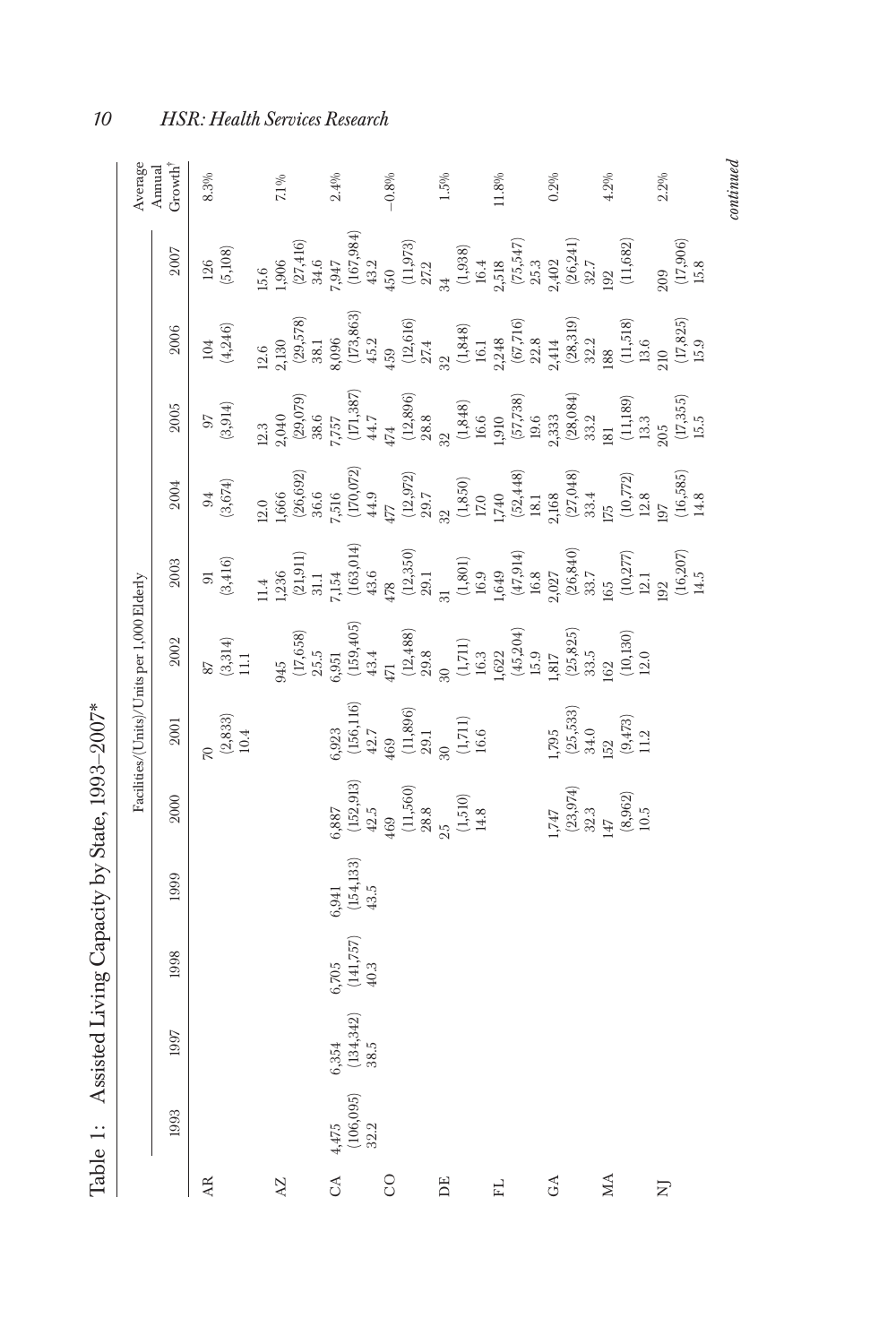|    |                        |                                                                                                                      |                                                                         |                                                                                     |                                                                    |                                                                            | Facilities/(Units)/Units per 1.000 Elderly                                        |                                                                                            |                                                                                                            |                                                                                                                                                                                                                                                                                                                 |                                                                                                                                     |                                                                                                                                                                                                                                                                                                                                                                    | Average<br>Annual |
|----|------------------------|----------------------------------------------------------------------------------------------------------------------|-------------------------------------------------------------------------|-------------------------------------------------------------------------------------|--------------------------------------------------------------------|----------------------------------------------------------------------------|-----------------------------------------------------------------------------------|--------------------------------------------------------------------------------------------|------------------------------------------------------------------------------------------------------------|-----------------------------------------------------------------------------------------------------------------------------------------------------------------------------------------------------------------------------------------------------------------------------------------------------------------|-------------------------------------------------------------------------------------------------------------------------------------|--------------------------------------------------------------------------------------------------------------------------------------------------------------------------------------------------------------------------------------------------------------------------------------------------------------------------------------------------------------------|-------------------|
|    | 1993                   | 1997                                                                                                                 | 1998                                                                    | 1999                                                                                | 2000                                                               | 2001                                                                       | 2002                                                                              | 2003                                                                                       | 2004                                                                                                       | 2005                                                                                                                                                                                                                                                                                                            | 2006                                                                                                                                | 2007                                                                                                                                                                                                                                                                                                                                                               | Growth            |
| È  |                        | 604                                                                                                                  |                                                                         |                                                                                     |                                                                    |                                                                            |                                                                                   |                                                                                            |                                                                                                            |                                                                                                                                                                                                                                                                                                                 |                                                                                                                                     |                                                                                                                                                                                                                                                                                                                                                                    | $-2.0%$           |
|    |                        | $\begin{array}{c} (46,650) \\ 19.4 \end{array}$                                                                      | $(49,065)$<br>$(49,065)$<br>$20.5$<br>$256$<br>$(12,500)$<br>$(12,500)$ | $\begin{array}{c} (51,037)\ (51,137)\ 20\ 29\ (14,757)\ (14,757)\ 34.0 \end{array}$ | $642$<br>$(51,288)$<br>$21.0$<br>$351$<br>$(17,226)$<br>$(17,226)$ | $\begin{array}{c} (53,097) \\ 21.7 \\ 389 \\ (19,136) \\ 43.6 \end{array}$ | $\begin{array}{l} (50,733)\\ (50,733)\\ 20.6\\ 413\\ (20,650)\\ 46.4 \end{array}$ |                                                                                            |                                                                                                            |                                                                                                                                                                                                                                                                                                                 |                                                                                                                                     |                                                                                                                                                                                                                                                                                                                                                                    | 6.8%              |
|    |                        |                                                                                                                      |                                                                         |                                                                                     |                                                                    |                                                                            |                                                                                   |                                                                                            |                                                                                                            |                                                                                                                                                                                                                                                                                                                 |                                                                                                                                     |                                                                                                                                                                                                                                                                                                                                                                    |                   |
| SD |                        |                                                                                                                      |                                                                         |                                                                                     |                                                                    |                                                                            |                                                                                   |                                                                                            |                                                                                                            |                                                                                                                                                                                                                                                                                                                 |                                                                                                                                     |                                                                                                                                                                                                                                                                                                                                                                    | 0.3%              |
|    |                        |                                                                                                                      |                                                                         |                                                                                     |                                                                    |                                                                            |                                                                                   |                                                                                            |                                                                                                            |                                                                                                                                                                                                                                                                                                                 |                                                                                                                                     |                                                                                                                                                                                                                                                                                                                                                                    |                   |
| E  |                        |                                                                                                                      | $\begin{array}{c} 190 \\ (6,935) \\ 11.9 \end{array}$                   | $\begin{array}{c} 250 \\ (10,402) \\ \Pi.4 \end{array}$                             | $\begin{array}{c} 279 \\ (12,156) \\ 19.6 \end{array}$             | $\begin{array}{c} 294 \\ (12,877) \\ 20.3 \end{array}$                     | $\begin{array}{c} 296 \\ (13,194) \\ 20.3 \end{array}$                            | 623<br>(49,361)<br>(49,361)<br>19.9<br>19.9<br>(13,241)<br>155<br>(3,241)<br>30.2<br>200.2 | 586<br>(46,286)<br>18.6<br>18.6<br>(21,371)<br>46.9<br>156<br>33.0<br>33.0<br>33.0<br>(13,562)<br>(13,562) | $\begin{array}{l} \vspace{2mm} (44,975) \\ \vspace{2mm} (44,975) \\ \vspace{2mm} 17.9 \\ \vspace{2mm} (21,742) \\ \vspace{2mm} (6.9 \\ \vspace{2mm} 160 \\ \vspace{2mm} (3,540) \\ \vspace{2mm} (3,541) \\ \vspace{2mm} (14,014) \\ \vspace{2mm} (14,014) \\ \vspace{2mm} (14,014) \\ \vspace{2mm} \end{array}$ | $\begin{array}{l} (42,397)\\ 16.9\\ 16.9\\ 22,200)\\ 46.9\\ 115\\ 155\\ (3,537)\\ (3,537)\\ (14,304)\\ (14,304)\\ 20.4 \end{array}$ | $\begin{array}{l} \vspace{2mm} (39,065) \\ \vspace{2mm} (39,065) \\ \vspace{2mm} 15.6 \\ \vspace{2mm} (21,252) \\ \vspace{2mm} (46.6 \\ \vspace{2mm} (5,723) \\ \vspace{2mm} (5,723) \\ \vspace{2mm} (5,723) \\ \vspace{2mm} (14,254) \\ \vspace{2mm} (14,254) \\ \vspace{2mm} (14,254) \\ \vspace{2mm} (14,254) \\ \vspace{2mm} (14,254) \\ \vspace{2mm} (14,254$ | 8.0%              |
|    |                        |                                                                                                                      |                                                                         |                                                                                     |                                                                    |                                                                            |                                                                                   |                                                                                            |                                                                                                            |                                                                                                                                                                                                                                                                                                                 |                                                                                                                                     |                                                                                                                                                                                                                                                                                                                                                                    |                   |
|    | Calculated using log o | Data for California in years 1994–1996 not shown but included in the analysis. See Appendix Table S3 for full series |                                                                         | ice in units per 1,000 elderly                                                      |                                                                    |                                                                            |                                                                                   |                                                                                            |                                                                                                            |                                                                                                                                                                                                                                                                                                                 |                                                                                                                                     |                                                                                                                                                                                                                                                                                                                                                                    |                   |

Table 1. Continued

Table 1. Continued

Market Impact of Assisted Living Growth 11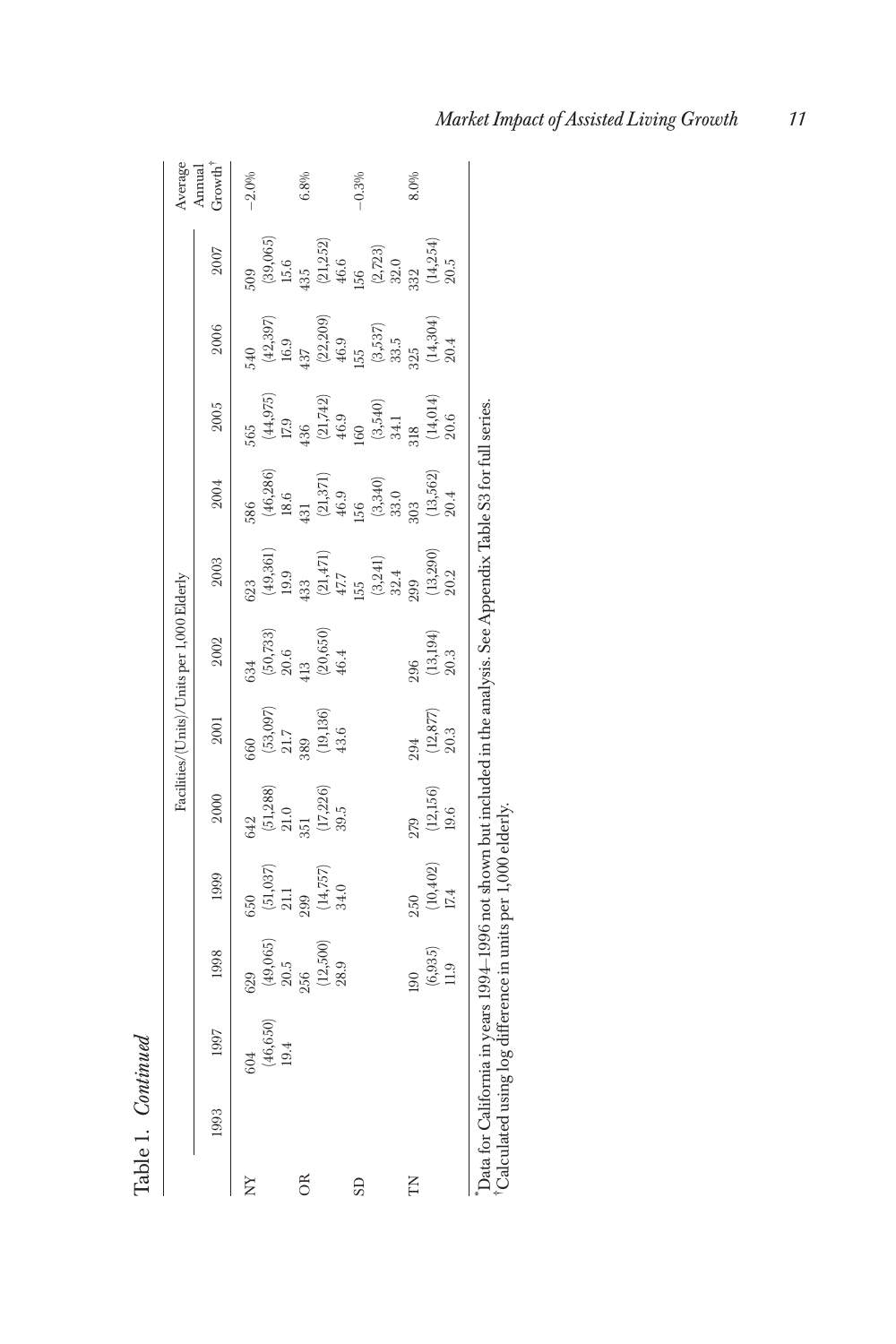#### 12 HSR: Health Services Research

| Dependent Variables                            | Mean(SD)        | Data Source            |
|------------------------------------------------|-----------------|------------------------|
| Total residents at facility                    | 99.31 (74.31)   | <b>OSCAR</b>           |
| Private-pay residents                          | 20.40 (20.75)   | <b>OSCAR</b>           |
| Medicare residents                             | 11.57(15.66)    | <b>OSCAR</b>           |
| Medicaid residents                             | 67.34 (62.28)   | <b>OSCAR</b>           |
| Nursing Case-Mix Index (NCMI)*                 | 0.84(0.12)      | MDS (via LTCfocUS.org) |
| Activities of Daily Living score*              | 16.24(3.21)     | MDS (via LTCfocUS.org) |
| % Low Cognitive Performance Score <sup>†</sup> | 43.67 (15.87)   | MDS (via LTCfocUS.org) |
| Independent variables                          |                 |                        |
| Assisted living units (per 1,000 elderly)      | 29.27 (14.79)   | Collected by authors   |
| Nursing home: Government owned                 | 0.05            | <b>OSCAR</b>           |
| Nursing home: Non-profit owned                 | 0.26            | <b>OSCAR</b>           |
| Nursing home: Hospital-based                   | 0.12            | <b>OSCAR</b>           |
| Nursing home: Part of a chain                  | 0.51            | <b>OSCAR</b>           |
| Median household income (000's)                | 44.87(12.11)    | ARF                    |
| Median per-capita income $(000)$ 's)           | 31.74(10.21)    | ARF                    |
| $%$ persons in poverty                         | 0.13(0.05)      | ARF                    |
| Percent unemployed                             | 5.61(2.37)      | ARF                    |
| County population, millions                    | 1.93(3.01)      | ARF                    |
| County population aged 65–74, thousands        | 107.71 (157.93) | ARF                    |
| County population aged 75–84, thousands        | 71.34(101.17)   | ARF                    |
| County population age 85 and older, thousands  | 24.88 (34.79)   | ARF                    |

Table 2: Mean Values for Analysis Variables,  $1993-2007 (N = 42,581)$ 

Standard deviations are reported in parentheses below means for continuous variables.

 $N = 29,867$ .  $N = 28,292.$ 

ARF, area resource file; MDS, minimum data set; OSCAR, Online Survey Certification and Reporting System.

facilities attract primarily private-pay residents, the results indicate that an additional unit of assisted living capacity per 1,000 persons over 65 is associated ( $p < .01$ ) with a 0.099 decrease in private-pay nursing home census. Put differently, a 10 percent increase in the county-level assisted living capacity leads to a 1.4 percent decline in private-pay nursing home occupancy at the mean.

Given that assisted living has relatively little Medicaid coverage and is not a substitute for Medicare-financed post-acute nursing home care, we would not expect the emergence of assisted living to have an effect on the number of Medicaid or Medicare nursing home residents. Indeed, when we conduct this falsification test, the association between assisted living supply and the number of Medicare or Medicaid residents is not statistically significant.

Another possible implication of assisted living growth is nursing home closure. In a sensitivity analysis (not shown), we found no statistically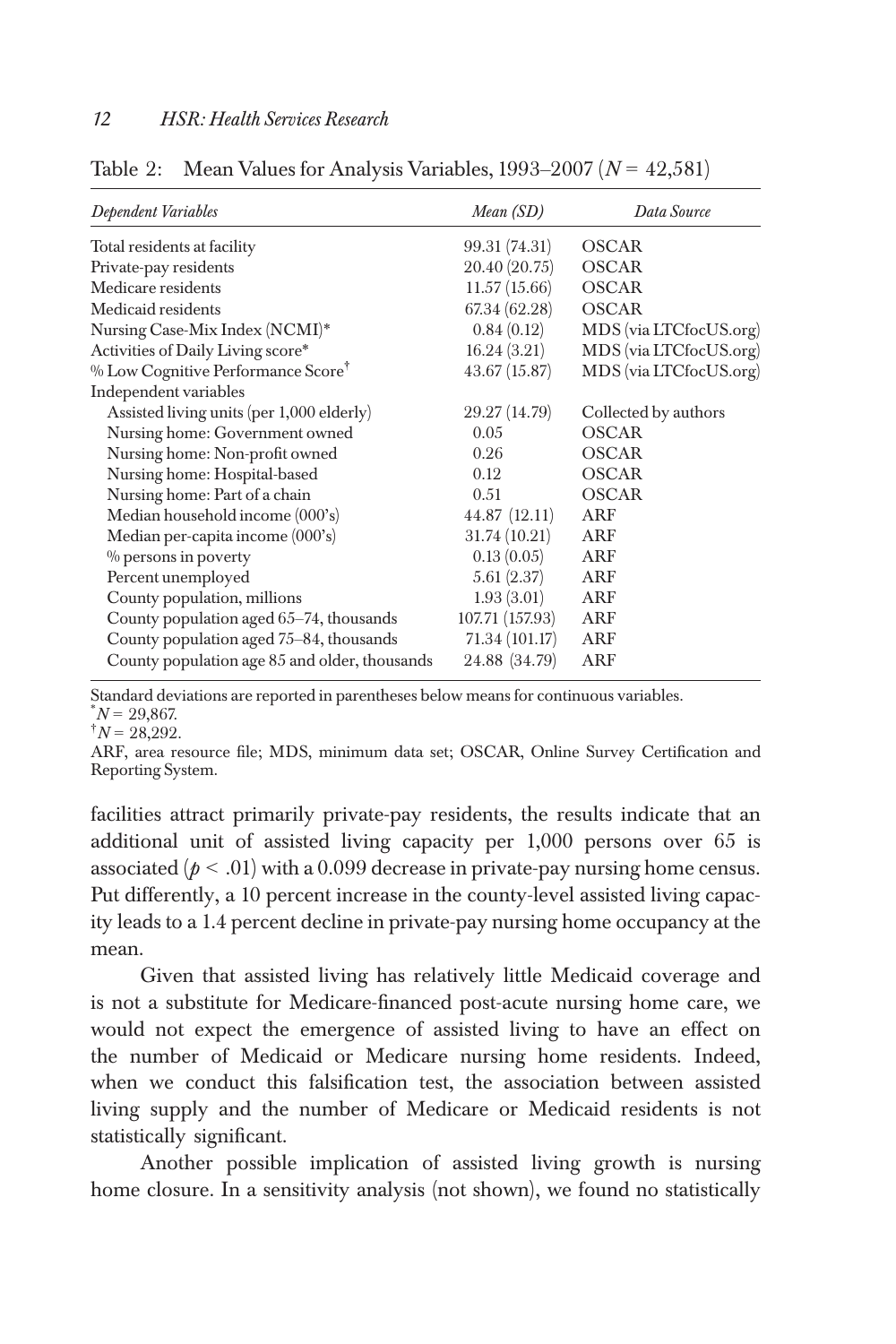| Dependent variable                | Coeff(SE)             | N      |
|-----------------------------------|-----------------------|--------|
| Utilization models                |                       |        |
| Total residents at facility       | $-0.145*(0.057)$      | 42,581 |
| Private-pay residents             | $-0.099**$ (0.026)    | 42,581 |
| Medicare residents                | $-0.001(0.018)$       | 42,581 |
| Medicaid residents                | $-0.044(0.047)$       | 42,581 |
| Case-mix models $\ddagger$        |                       |        |
| Nursing Case-Mix Index            | $0.00059**$ (0.00013) | 29,867 |
| Activities of Daily Living score  | $0.0334**$ (0.0056)   | 29,867 |
| % Low Cognitive Performance Score | $-0.044*(0.023)$      | 28,292 |

Table 3: Effect of Assisted Living Capacity on Nursing Home Characteristics<sup>†</sup>

Statistical significance noted as follows: \*\* $p < .01, * p < .05$ .

Robust standard errors, reported in parentheses below estimates, are calculated using clustering at the market (county) level.

All the regressions include the independent variables listed in Table 2 as well as year and county fixed effects.

† Assisted living capacity is defined herein as county units per 1,000 persons over age 65. ‡

Case-mix models are weighted by number of residents per facility.

significant association between assisted living growth and the likelihood of nursing home closure. As an additional robustness check (see Appendix Table S4), we estimated the utilization models with data only from 1999 to 2007. This check addresses any possible bias from the introduction of the Medicare skilled nursing facility (SNF) prospective payment system in 1998. The results were nearly identical to those presented in the article.

#### Effect of Assisted Living Capacity on Nursing Home Case-Mix

Based on our conceptual framework, assisted living should attract lower casemix (i.e., less physically impaired) residents from the nursing home population. Indeed, across all three case-mix outcomes, we found support for this relationship. Specifically, a one-unit capacity increase (per 1,000 elderly) is associated ( $p < .01$ ) with a 0.00059 increase in NCMI score and a 0.0334 increase in ADL score. Similarly, this one-unit increase was associated  $(p < .05)$  with a 0.044 percentage point decline in low CPS residents. At the mean values, a 10 percent increase in assisted living capacity is associated with a 0.2 percent increase in NCMI score, a 0.6 percent increase in ADL score, and a 0.3 percent decrease in low CPS residents. From a clinical perspective, these effect sizes are relatively modest, given that a 0.6 percent increase in ADL score translates into a 0.1 increase in the ADL score (relative to a mean of 16.24).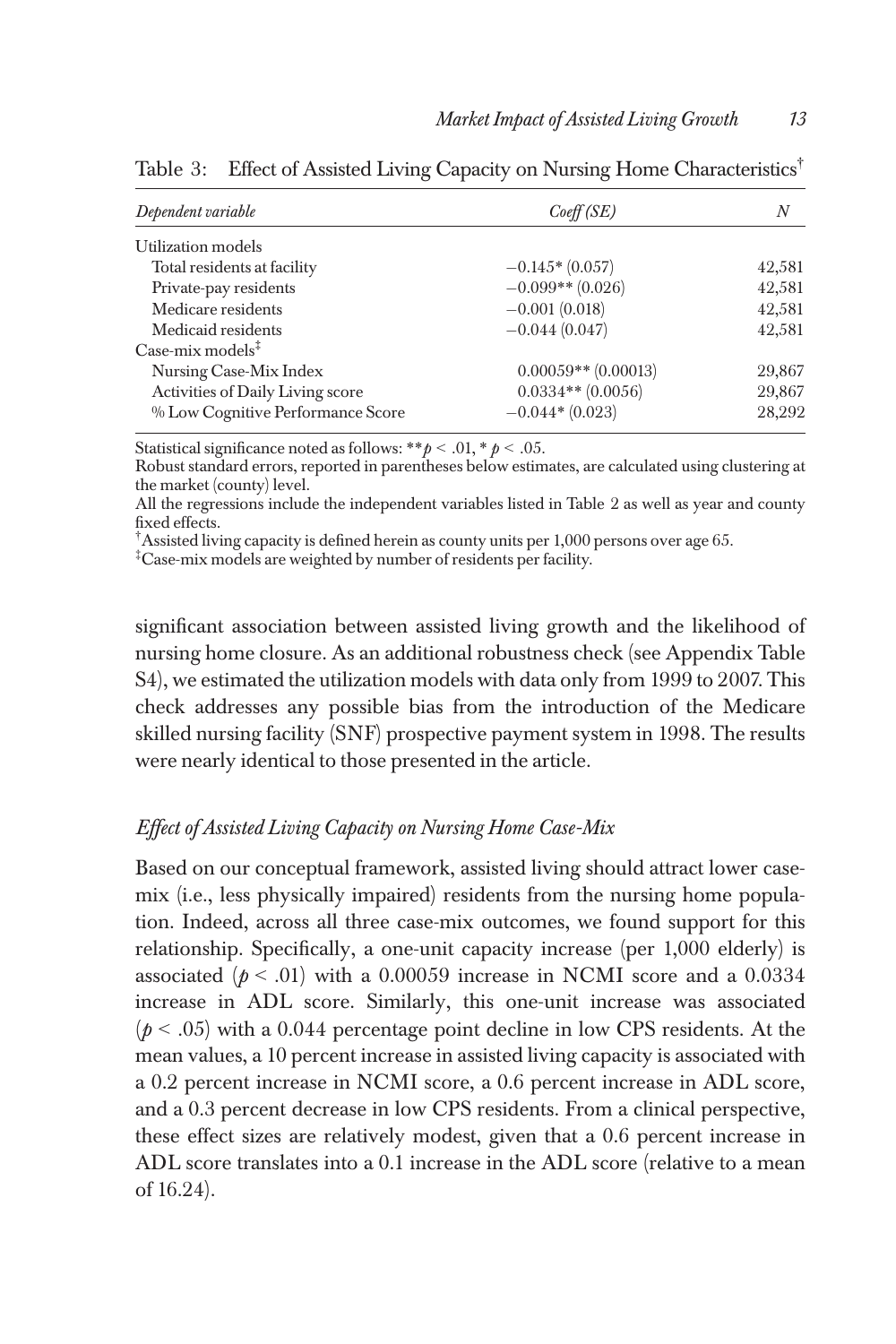## **DISCUSSION**

Understanding the factors that affect where consumers receive long-term care and how it is financed are important aspects of maintaining a system that meets the needs of elderly and disabled individuals. Although descriptive aspects of the growth in assisted living have been explored, little empirical work has assessed how these market changes affect the volume and acuity of care in nursing homes. This study presents new data on the potential linkage between the emergence of assisted living and changes in nursing home utilization. We examine the effect of assisted living growth on nursing homes using panel data techniques to control for national trends and time-fixed nursing home and regional characteristics.

Our main findings suggest that assisted living capacity has a modest but significant impact on who uses nursing home care and how it is financed. Specifically, a 10 percent increase in assisted living capacity led to a 1.4 percent decline in private-pay occupancy and a 0.2–0.6 percent increase in overall patient acuity. The acuity effects are relatively modest, but they should be viewed in light of the fact that the OSCAR measures reflect case-mix across all residents in the facility (and not simply the private-payers). Although demographic and policy factors may partially explain these changes, our results suggest that growth in the assisted living sector contributed to changes in the nursing home sector. The vast majority of individuals who receive care in an assisted living facility most likely would not otherwise reside in a nursing home; however, at the margin, our results suggest assisted living attracted away some private-pay, lower acuity nursing home residents. This finding has implications for policy makers, providers, and consumers.

For policy makers, the growth in assisted living alters the implications of several key nursing home policies. Historically, the nursing home market has relied on certificate-of-need (CON) and construction moratoria to hold down the supply of nursing home beds. However, these capacity constraints are no longer binding in many nursing home markets. Indeed, states are shifting their focus from limiting bed expansion to eliminating excess bed capacity. For example, New York State has proposed the elimination of underused nursing home beds, which could result in facility closures (Hernandez and Baker 2005). Another key nursing home policy is the level and method of Medicaid payment for services. Historically, in the context of stringent CON policies, more generous Medicaid payment was not found to increase the quality of care (Nyman 1985; Gertler 1989).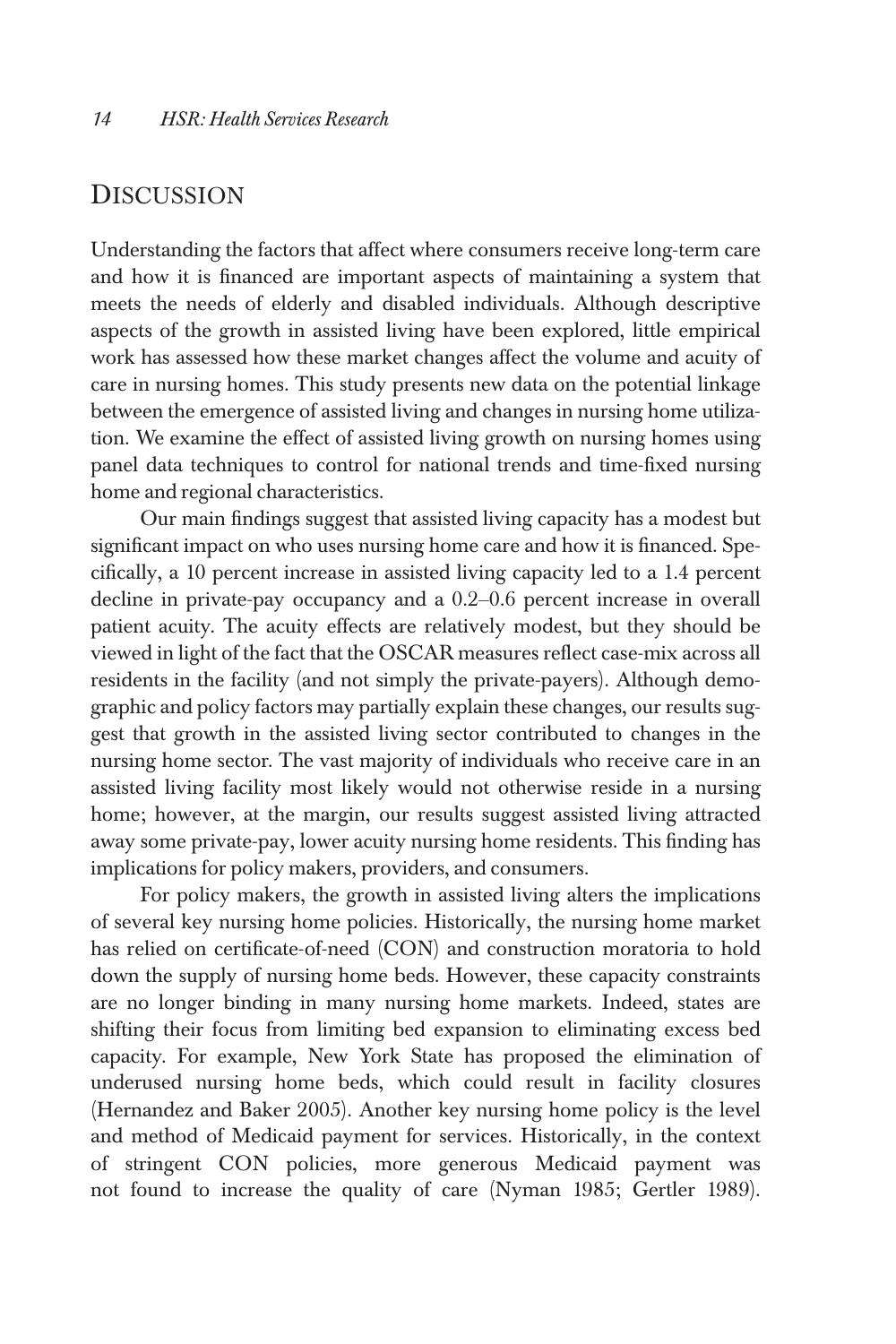However, recent research suggests a more competitive nursing home sector in which homes compete on the basis of quality for the care of Medicaid recipients (Grabowski 2001).

In addition to changes in nursing home policy, state lawmakers have turned their attention to the growing assisted living sector. According to a 2007 study by the National Academy for State Health Policy, 115,000 assisted living residents received some Medicaid assistance (Mollica, Sims-Kastelein, and O'Keefe 2008). As of 2009, 12 states had certificate-of-need requirements for assisted living: Alaska, Arkansas, Connecticut, Georgia, Kentucky, Massachusetts, Mississippi, Missouri, New Jersey, New York, North Carolina, and West Virginia (National Conference of State Legislatures 2009). A central issue for state Medicaid programs will be how to allocate dollars across assisted living and other long-term care settings. The assisted living setting has the potential to serve as a substitute to nursing home care. However, it is also an attractive option for individuals who would not otherwise enter a nursing home. Our results provide evidence that assisted living does substitute for nursing home care, at least for certain individuals. From a budgetary perspective, a key issue is whether coverage for assisted living can be structured to enhance substitution away from Medicaid-financed nursing home care while minimizing substitution away from unpaid care by family and friends.

From the perspective of the nursing home industry, the continued growth in assisted living and other nursing home substitutes has increased competition for potential residents. Nursing homes, which historically have operated near capacity, are now struggling to fill beds. When the reduction in occupancy rates is coupled with other industry trends including Medicaid payment freezes, high liability insurance costs, and a shortage of registered nurses, the nursing home sector faces an uncertain future. In the short-term, facility closures and consolidation will likely occur in many markets. Moving forward, it will be important to continue monitoring quality of care in the context of these changes.

From the consumer perspective, the emergence of assisted living can largely be viewed as a positive development. Given that private-paying consumers continue to "vote with their feet" (and their dollars) in favor of assisted living, a strong preference clearly exists for this care model. However, it is worth noting that the assisted living sector is still a nascent one. Wide variability exists across facilities in the types of services offered and across states in the degree of government involvement as a payer and regulator of services. Presumably, variation is also present in the quality of care provided (Frytak et al. 2001; Zimmerman et al. 2005). Relative to the Nursing Home Compare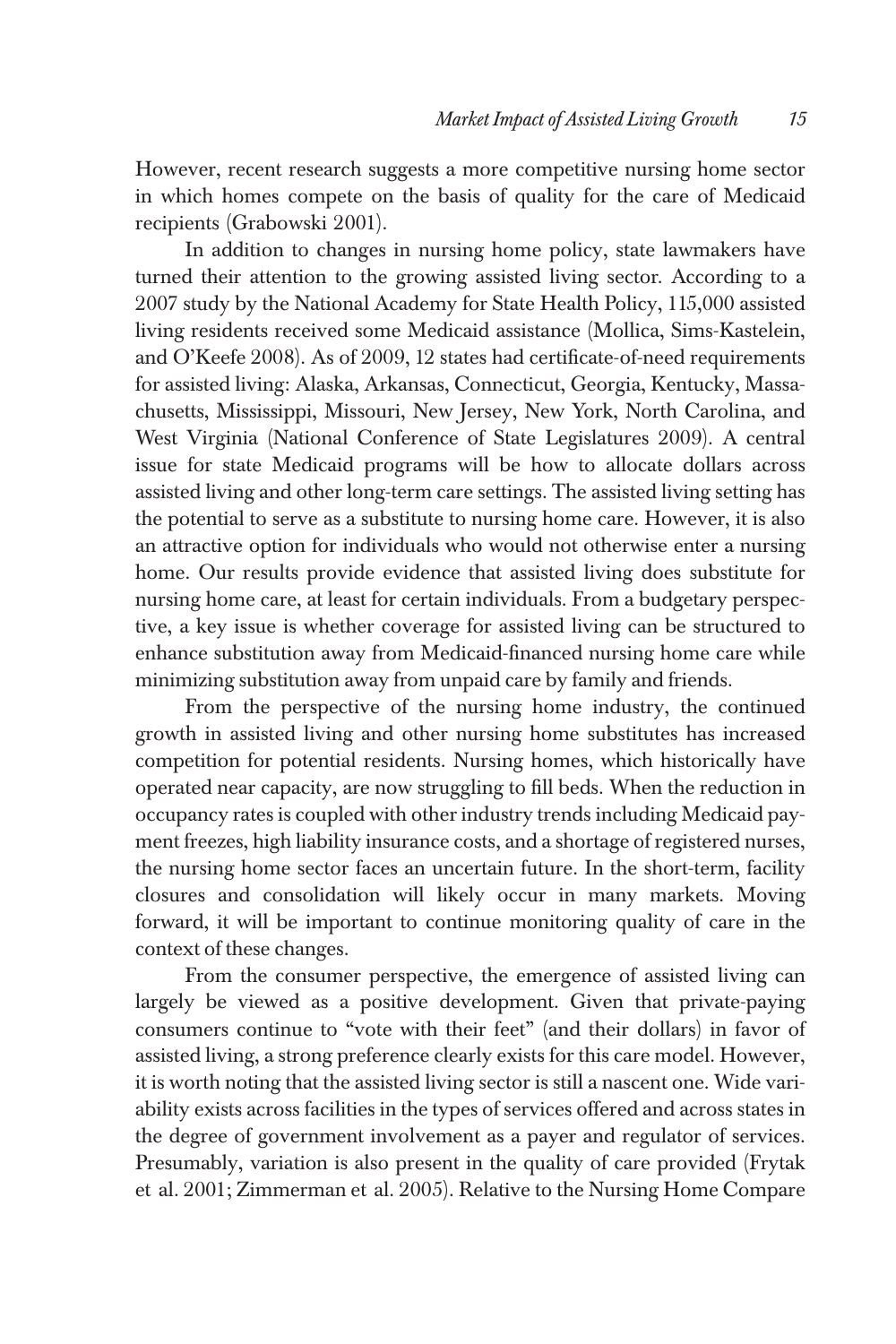and Home Health Compare initiatives, however, few government resources are available to guide consumer choice. If Medicaid becomes more involved as a payer of assisted living services in the coming years, the government's role as an overseer and regulator of care presumably will evolve as well. For those consumers whose care needs require more intensive nursing home services, a robust assisted living sector will pose both benefits and costs. On the positive side, as mentioned above, nursing homes have been shown to compete on the basis of quality in the context of a more competitive nursing home market (Grabowski 2001). However, if assisted living is competing away higher revenue private-pay residents, then nursing homes will have fewer resources for direct patient care for all residents (Grabowski, Gruber, and Angelelli 2008).

Importantly, other possible explanations exist for changes in the nursing home sector over the past two decades. From a demographic perspective, elderly individuals are living longer with declining disability rates (Manton, Stallard, and Liu 1993; Cutler 2001). Lakdawalla and Philipson (2002) assert that the narrowing longevity gap among men and women coupled with declining disability explains some of the decline in nursing home utilization. From a policy perspective, several changes may have contributed to the shifts we have observed in the nursing home sector. The expansion of Medicaid home- and community-based services has contributed to lower nursing home occupancy in many parts of the country (Bishop 1999). On the post-acute side of the nursing home market, hospital and nursing home payment changes have led to an increase in the volume and acuity of SNF residents (Grabowski, Afendulis, and McGuire 2011). Finally, some of the increase in acuity over the period of study may be related to the adoption of Medicaid case-mix payment systems, which reward nursing homes for caring for sicker patients (Feng et al. 2006). As of 2004, Medicaid nursing home case-mix reimbursement was available in 35 states, up from 19 states in 1991 (Grabowski et al. 2008).

Although our results are suggestive of a causal pathway between assisted living capacity and selected nursing home outcomes, we acknowledge that the market-level supply of assisted living may not be exogenous. That is, we may have a case of reverse causality in which changes in nursing home outcomes are leading to changes in assisted living capacity. However, when we estimated a lagged model (see Appendix Table S5), we observed very similar effects to those presented herein, suggesting temporal precedence of assisted living growth to changes in nursing home capacity. In addition, some unobservable (time-varying) factor that is correlated with assisted living supply and our nursing home outcomes of interest may have biased our results. Importantly, our falsification tests using Medicare and Medicaid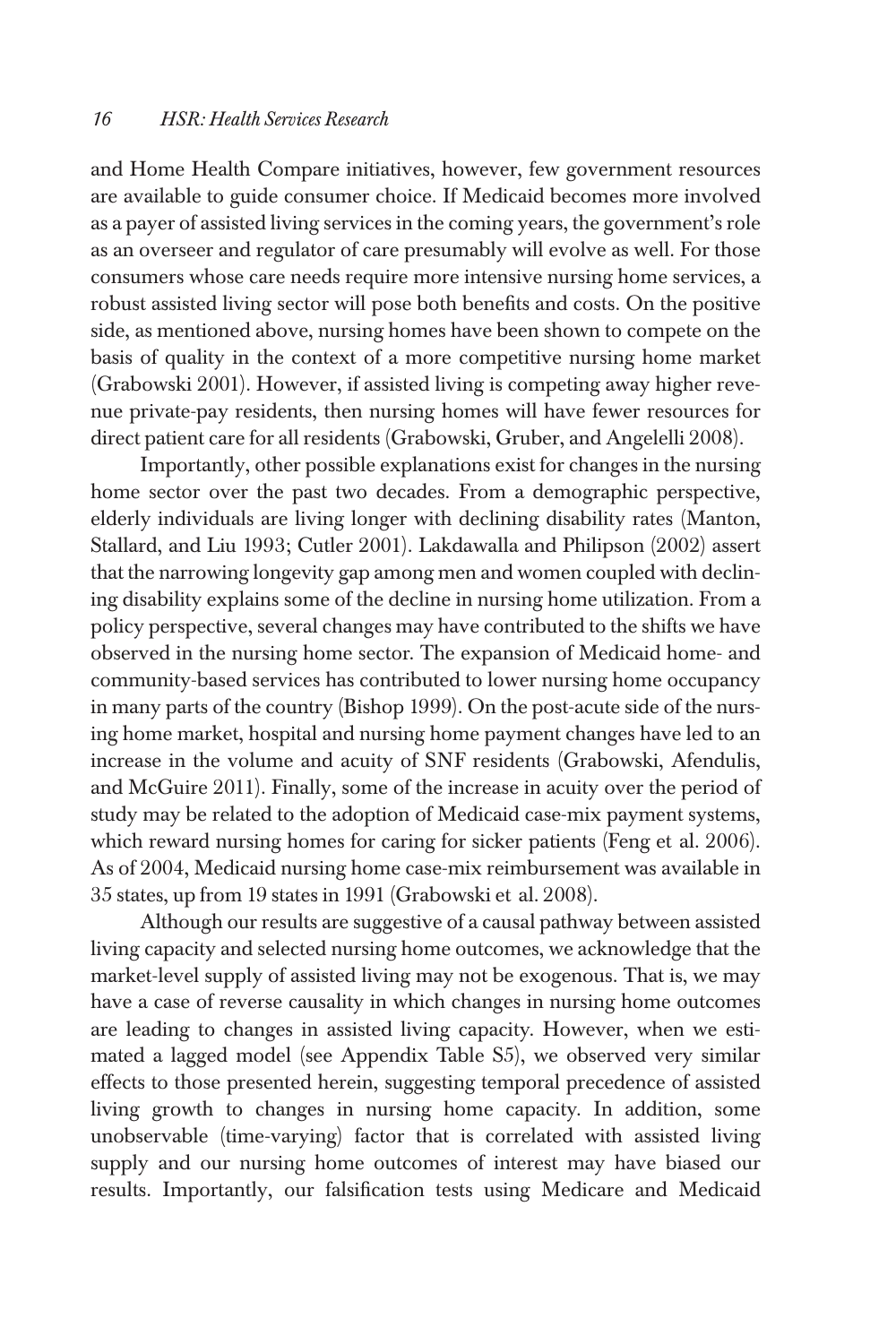residents provide strong support for the validity of our identification strategy. Nevertheless, future research on this topic should explore an instrumental variable approach, although the identification of an instrument that predicts assisted living growth and is otherwise unrelated to changes in our nursing home outcomes will be challenging. Another potential limitation is the generalizability of our 13 study states to the entire United States. Although these states are heterogeneous with respect to size, geography, and long-term care utilization, assisted living growth in these states may be different relative to other states. With data from additional localities, we could also examine the role of state policies, market competition and other factors toward modifying the aggregate effects observed in this article. Moving forward, more states should prioritize the collection and reporting of longitudinal assisted living data.

In sum, the results of our analyses provide the first empirical evidence of the impact of assisted living growth on the market for nursing home care. The results confirm the interdependency of different long-term care sectors and highlight the need for policy makers and researchers to consider policies or changes across care settings using a system-based perspective.

## ACKNOWLEDGMENTS

Joint Acknowledgment/Disclosure Statement: This work was supported by funding from the Changes in Health Care Financing and Organization (HCFO) Initiative of the Robert Wood Johnson Foundation (grant no. 61511). We are grateful to Laura Coots for her assistance in the collection of the assisted living data used in this study.

Disclaimers: No funding source played a role in the design or conduct of the study; the collection, analysis, or interpretation of data; or the preparation, review, or approval of this manuscript.

# **NOTE**

1. A commonly cited definition of assisted living is put forward by the Assisted Living Quality Coalition (1998), a group of providers and consumer groups. The Coalition defines assisted living as "a congregate residential setting that provides or coordinates personal services, 24-hour supervision and assistance (scheduled and unscheduled), activities, and health related services" (p. 65). The definition goes on to identify several key objectives, including minimizing residents' need to move; accommodating residents' changing needs and preferences; maximizing residents'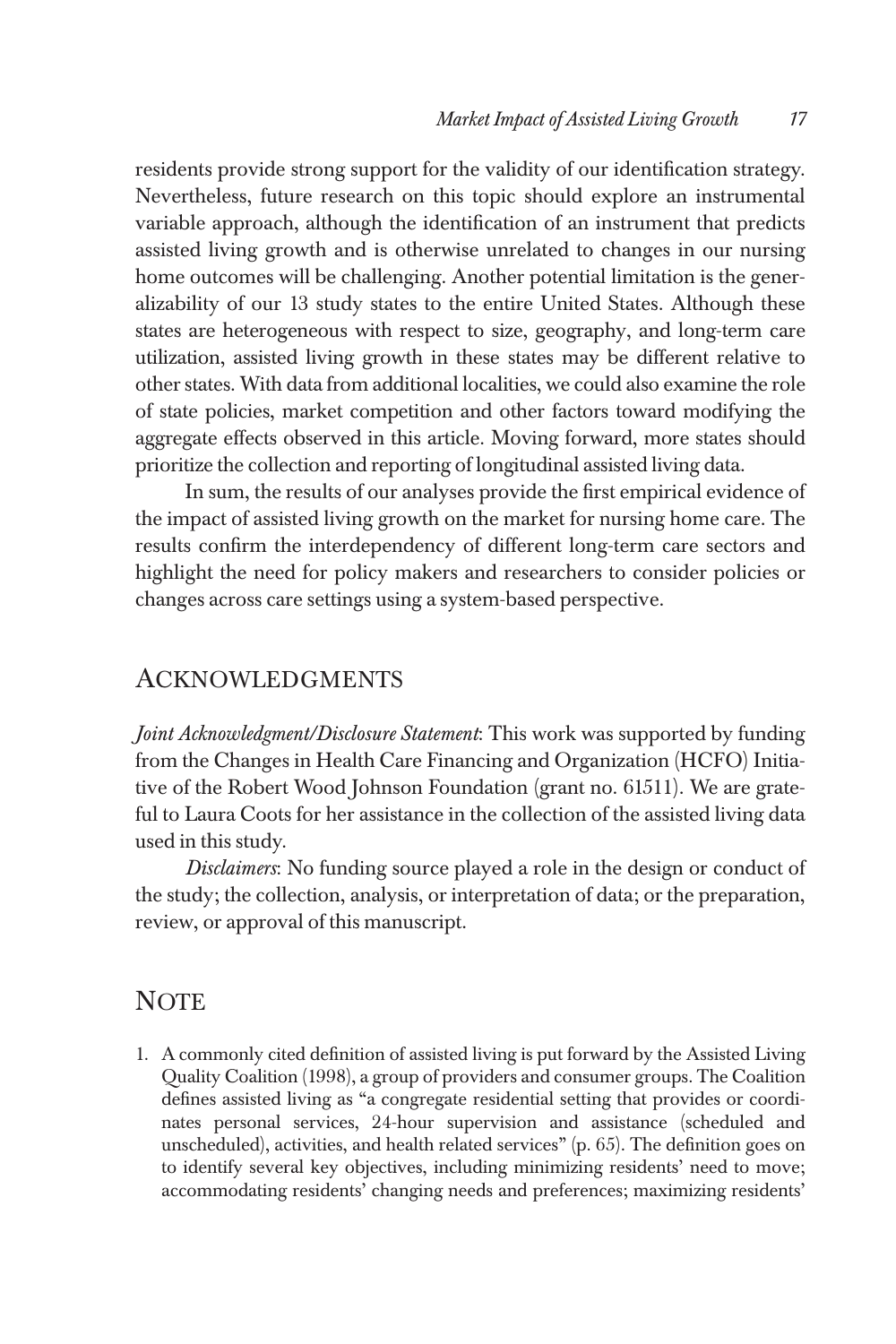dignity, autonomy, privacy, independence, and safety; and encouraging family and community involvement.

### **REFERENCES**

- Assisted Living Quality Coalition. 1998. Assisted Living Quality Initiative: Building a Structure That Promotes Quality. Washington, DC: Assisted Living Quality Coalition.
- Bishop, C. E. 1999. "Where Are the Missing Elders? The Decline in Nursing Home Use, 1985 and 1995." Health Affairs 18 (4): 146–55.
- Brodie, M., and R. Blendon. 2001. National Survey on Nursing Homes. Menlo Park, CA: Kaiser Family Foundation.
- Cutler, D. M. 2001. "Declining Disability among the Elderly." Health Affairs 20 (6): 11–27.
- Feng, Z., D. C. Grabowski, O. Intrator, and V. Mor. 2006. "The Effect of State Medicaid Case-Mix Payment on Nursing Home Resident Acuity." Health Services Research 41 (4 Pt 1): 1317–36.
- Frytak, J. R., R. A. Kane, M. D. Finch, R. L. Kane, and R. Maude-Griffin. 2001. "Outcome Trajectories for Assisted Living and Nursing Facility Residents in Oregon." Health Services Research 36 (1 Pt 1): 91–111.
- Gertler, P. J. 1989. "Subsidies, Quality, and the Regulation of Nursing Homes." Journal of Public Economics 38 (1): 33–52.
- Gibson, M. J., S. R. Gregory, A. N. Houser, and W. Fox-Grade. 2004. Across the States: Profiles of Long-Term Care (Sixth Edition). Washington, DC: AARP Public Policy Institute.
- Goda, G. S., E. Golberstein, and D. C. Grabowski. 2011. "Income and the Utilization of Long-Term Care Services: Evidence from the Social Security Benefit Notch." Journal of Health Economics 30 (4): 719–29.
- Grabowski, D. C. 2001. "Medicaid Reimbursement and the Quality of Nursing Home Care." Journal of Health Economics 20 (4): 549–69.
- ———————. 2006. "The Cost-Effectiveness of Noninstitutional Long-Term Care Services: Review and Synthesis of the Most Recent Evidence." Medical Care Research and Review 63 (1): 3–28.
- —–. 2008. "The Market for Long-Term Care Services." *Inquiry* 45 (1): 58–74.
- Grabowski, D. C., C. C. Afendulis, and T. G. McGuire. 2011. "Medicare Prospective Payment and the Volume and Intensity of Skilled Nursing Facility Services." Journal of Health Economics 30 (4): 675–84.
- Grabowski, D. C., J. Gruber, and J. J. Angelelli. 2008. "Nursing Home Quality as a Common Good." Review of Economics and Statistics 90 (4): 754–64.
- Grabowski, D. C., Z. Feng, O. Intrator, and V. Mor. 2008. "Medicaid Nursing Home Payment and the Role of Provider Taxes." Medical Care Research and Review 65  $(4): 514 - 27.$
- Hawes, C., M. Rose, and C. D. Phillips. 1999. A National Study of Assisted Living for the Frail Elderly: Results of a National Survey of Facilities. Beachwood, OH: Meyers Research Institute.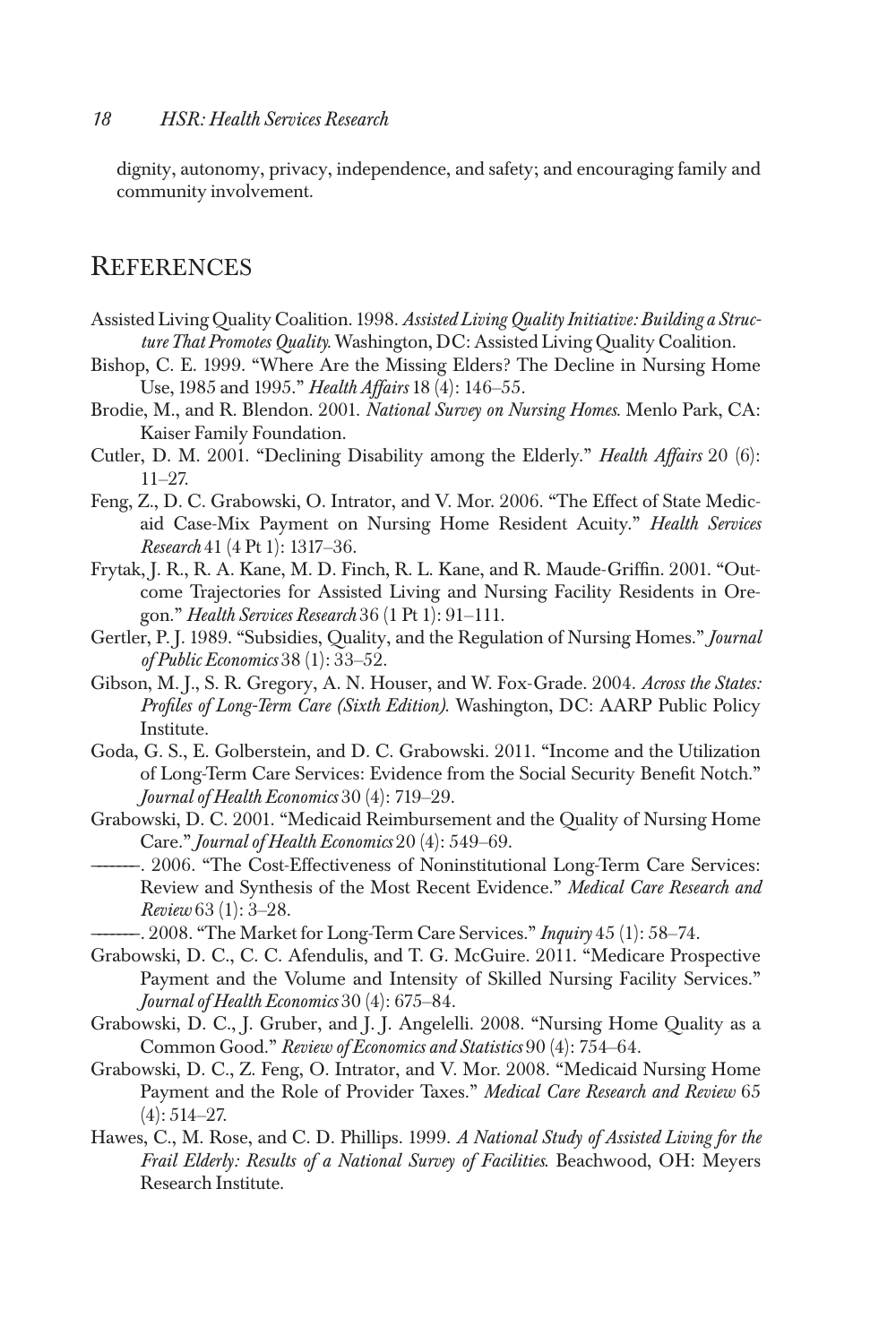- Hawes, C., C. D. Phillips, M. Rose, S. Holan, and M. Sherman. 2003. "A National Survey of Assisted Living Facilities." Gerontologist 43 (6): 875–82.
- Hernandez, R., and A. Baker. 2005. "Close Hospitals, Pataki Says in Medicaid Cost Proposal." New York Times.
- Jones, A. L., L. L. Dwyer, A. R. Bercovitz, and G. W. Strahan. 2009. National Nursing Home Survey: 2004 Overview. Hyattsville, MD: National Center for Health Statistics, Vital Health Statistics 13(167).
- Lakdawalla, D., and T. Philipson. 2002. "The Rise in Old-Age Longevity and the Market for Long-Term Care." American Economic Review 92 (1): 295-306.
- Manton, K. G., E. Stallard, and K. Liu. 1993. "Forecasts of Active Life Expectancy: Policy and Fiscal Implications." The Journal of Gerontology 48 (Special Issue): 11–26.
- MetLife Mature Market Institute. 2010. Market Survey of Long-Term Care Costs. Westport, CT: Metropolitan Life Insurance Company.
- Mollica, R., H. Johnson-Lamarche, and J. O'Keefe. 2005. State Residential Care and Assisted Living Policy. Portland, ME: National Academy for State Health Policy.
- Mollica, R., K. Sims-Kastelein, and J. O'Keefe. 2008. Assisted Living and Resisent Care Policy Compendium, 2007 Update. Portland, ME: National Academy for State Health Policy.
- Morgan, L., A. Gruber-Baldini, and J. Magaziner. 2001. "Resident Characteristics." In Assisted Living: Needs, Practices, and Policies in Residential Care for the Eldelry, edited by S. Zimmerman, P. Sloane, and J. Eckert, pp. 144–72. Baltimore, MD: Johns Hopkins University Press.
- National Conference of State Legislatures. 2009. "Certificate of Need: State Health Laws and Programs" [accessed on May 25, 2009]. Available at www.ncsl.org/ IssuesResearch/Health/CONCertificateofNeedStateLaws/tabid/14373/ Default.aspx#resources
- Nyman, J. A. 1985. "Prospective and 'Cost-Plus' Medicaid Reimbursement, Excess Medicaid Demand, and the Quality of Nursing Home Care." Journal of Health Economics 4 (3): 237–59.
- Nyman, J. A., M. Finch, R. A. Kane, R. L. Kane, and L. H. Illston. 1997. "The Substitutability of Adult Foster Care for Nursing Home Care in Oregon." Medical Care 35 (8): 801–13.
- Pezzin, L. E., P. Kemper, and J. Reschovsky. 1996. "Does Publicly Provided Home Care Substitute for Family Care? Experimental Evidence with Endogenous Living Arrangements." Journal of Human Resources 30 (3): 650-76.
- Reinardy, J. R., and R. A. Kane. 2003. "Anatomy of a Choice: Deciding on Assisted Living or Nursing Home Care in Oregon." *Journal of Applied Gerontology* 22 (1): 152–74.
- Spillman, B., K. Liu, and C. McGillard. 2002. Trends in Residential Long-Term Care: Use of Nursing Homes and Assisted Living and Characteristics of Facilities and Residents. Washington, DC: Office of the Assistant Secretary for Planning and Evaluation, U.S. Department of Health and Human Services.
- Stambler, H. V. 1988. "The Area Resource File–A Brief Look." Public Health Reports 103 (2): 184–8.